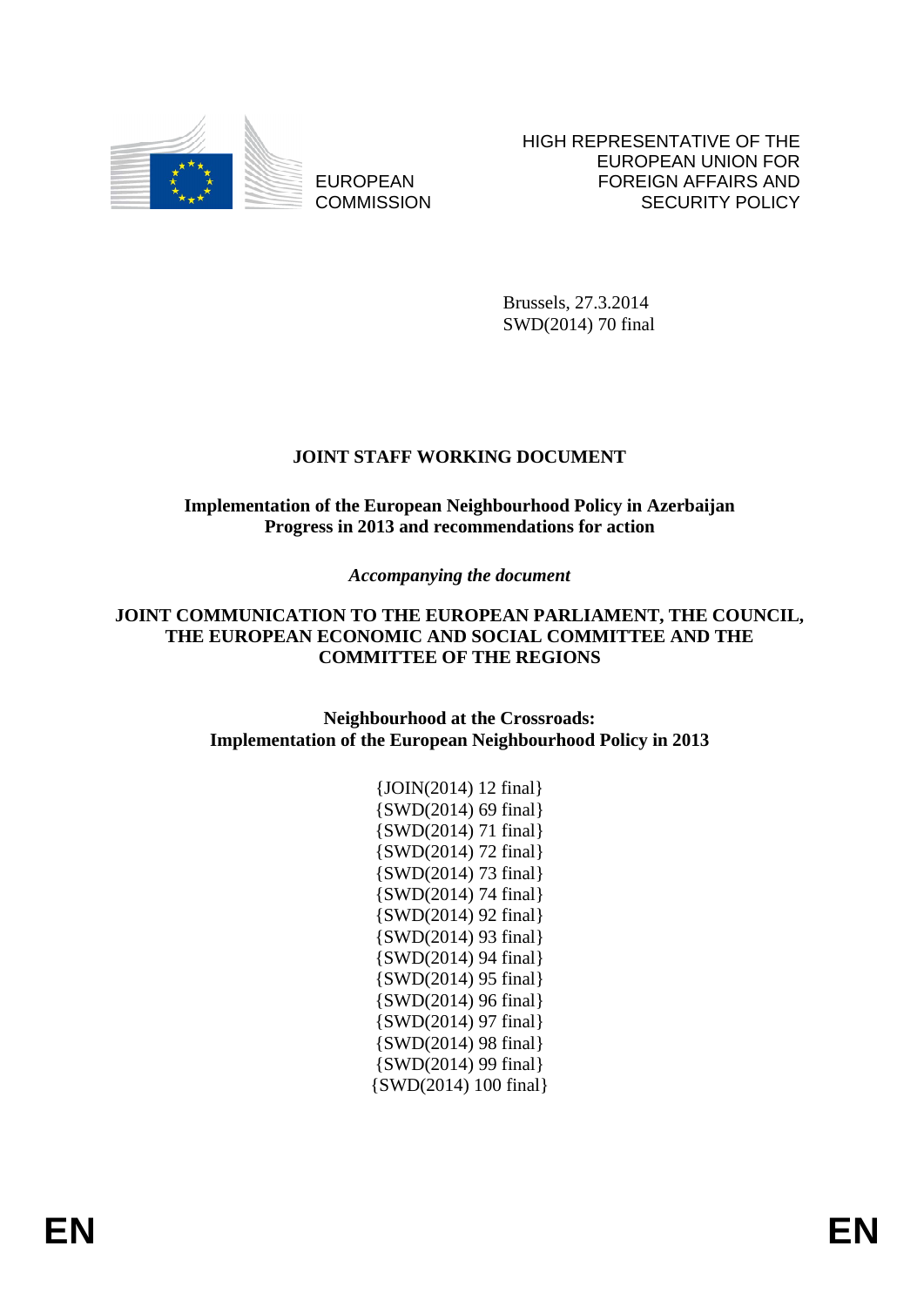## **1. OVERALL ASSESSMENT AND RECOMMENDATIONS**

This document reports on the progress made between 1 January and 31 December 2013 in implementing the EU-Azerbaijan European Neighbourhood Policy (ENP) Action Plan, although developments outside this reporting period are also taken into consideration when deemed relevant. It is not a general review of the political and economic situation in Azerbaijan. Information on regional and multilateral sector processes is contained in the Eastern Partnership Implementation Report.

The EU-Azerbaijan political dialogue in 2013 was intense. Commissioner Štefan Füle visited Baku in May and visits were made to Brussels by President Ilham Aliyev in June, by the Deputy Foreign Minister in April and December, by the Speaker of Parliament in June and by the Minister of Economic Development in August. The EU Special Representative (EUSR) for the South Caucasus and the Crisis in Georgia, and the EUSR for Central Asia visited Azerbaijan several times.

2013 was a decisive year in EU-Azerbaijani bilateral relations. The Strategic Energy Partnership with Azerbaijan was strengthened by the signature of the final investment decision on the Shah Deniz II gas project that includes the construction of the Southern Gas Corridor. The Shah-Deniz II consortium's decision can be seen as a strategic step towards stronger European energy security and as a major milestone for the diversification of energy supplies. Trilateral discussions between the EU, Azerbaijan and Turkmenistan on the Trans Caspian Pipeline also continued.

However, in contrast very little progress was seen on democratic governance and human rights reform.

The overall environment for independent civil society has been made more restrictive after several rounds of amendments to legislation on non-governmental organisations (NGOs). The amendments adopted warranted a statement by the spokepersons of the High Representative for Foreign Affairs and Security Policy/Vice President of the Commission Ashton and Commissoner Füle in February 2014 underlining that, despite the Government's efforts to engage civil society on its proposals, they remain concerned by the overall impact of this legislation on civil society.

Despite progress in the implementation of the National Human Rights Action Plan reported by the government, political opponents were harassed, pressure was put on civil society and human rights activists, while the media and public discourse was effectively controlled. The OSCE office in Baku was downgraded to the status of project coordinator, the negotiations of its mandate and budget are still ongoing. The local office of the Council of Europe remained without an appointed head, despite the upcoming Azerbaijani chairmanship of the Committee of Ministers in the Council of Europe in May-November 2014.

Significant efforts are therefore required if Azerbaijan is to meet its commitments on democracy, protection of human rights and fundamental freedoms. In particular, major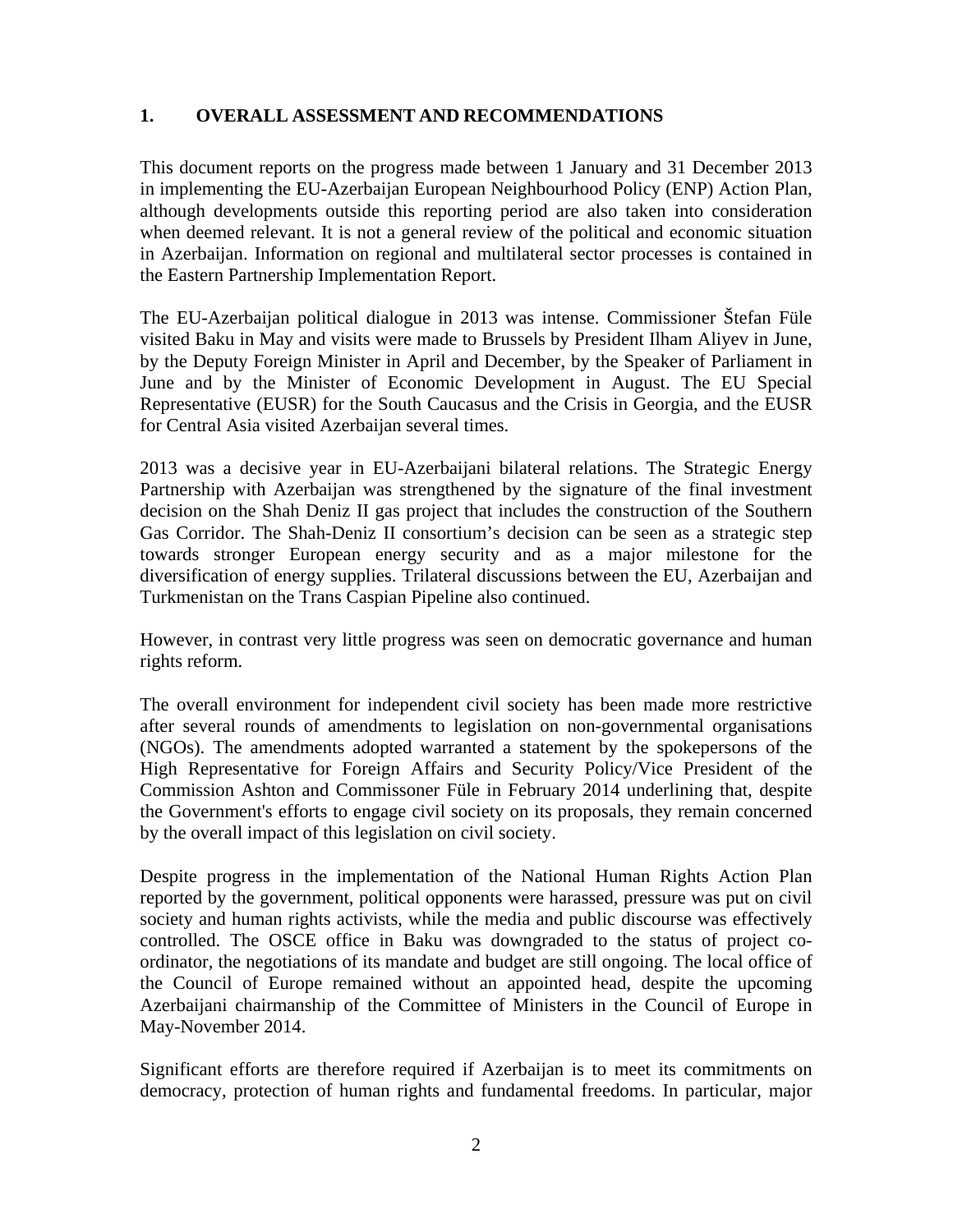concerns remain over Azerbaijan's respect for the rule of law and the independence of the judiciary, as well as over freedom of assembly and freedom of expression. A number of prosecutions have raised concerns within the international community as being potentially politically motivated.

In relation to the presidential elections in October 2013, the High Representative Ashton and Commissioner Füle said that the elections demonstrated the commitment of the people of Azerbaijan to the democratic process. However, they also took note of conclusions by the Organisation for Security and Co-operation in Europe / Office for Democratic Institutions and Human Rights (OSCE/ODIHR) that identified significant problems at all stages of the election day process, including limitations on freedom of expression, freedom of assembly and freedom of association that did not guarantee a level playing field for candidates. They further encouraged the Azerbaijani authorities to consider the recommendations by the international community, with a view to continuing to develop the path towards democracy and the rule of law in Azerbaijan.

Azerbaijan managed to keep stability of its macro-economic environment due to growth in the non-oil economy and greater social stability. Measures were taken to upgrade the transport infrastructure and to promote rural development. Further efforts are needed to diversify the economy, including the development of human capital and the establishment of a business-friendly environment.

Azerbaijan's participation in the Eastern Partnership (EaP) Summit in Vilnius, which coincided with the signing of the Visa Facilitation Agreement and the Mobility Partnership, underlined the potential to further develop EU-Azerbaijani bilateral relations. Negotiations continued on the Association Agreement and on a Strategic Modernisation Partnership. Azerbaijan continued negotiations on WTO membership, but with little determination and, as a result, the meeting of the Working Party on accession of Azerbaijan was not convened in 2013. Negotiations were launched on an aviation agreement.

Azerbaijan committed to carrying out a public expenditure and financial accountability assessment in 2014, on the basis of which a new comprehensive, clear, time-bound and results-oriented multiannual public financial management action plan can be adopted for the period from 2014.

For most of 2013, the stalemate continued in the Minsk Process, which aims to settle the Nagorno-Karabakh conflict. Election cycles in Armenia (February) and Azerbaijan (October) affected progress. Tensions on the ground and around the potential launch of flights to Nagorno-Karabakh against the background of escalation of the arms race and confrontational rhetoric did not contribute to a constructive atmosphere in the search for a solution. However, in an encouraging development, the Presidents of the two countries reconvened in November 2013 for the first time since January 2012 at a summit in Vienna, mediated by the OSCE Minsk Group Co-Chairs, at which they agreed to advance negotiations towards a peaceful settlement and to meet again in the months ahead. Amidst deadly armed clashes in late January and early February 2014, the Minsk Group Co-Chairs met with the sides and called on them to exercise restraint in their actions and rhetoric and emphasized the need to continue negotiations at the highest level. The EU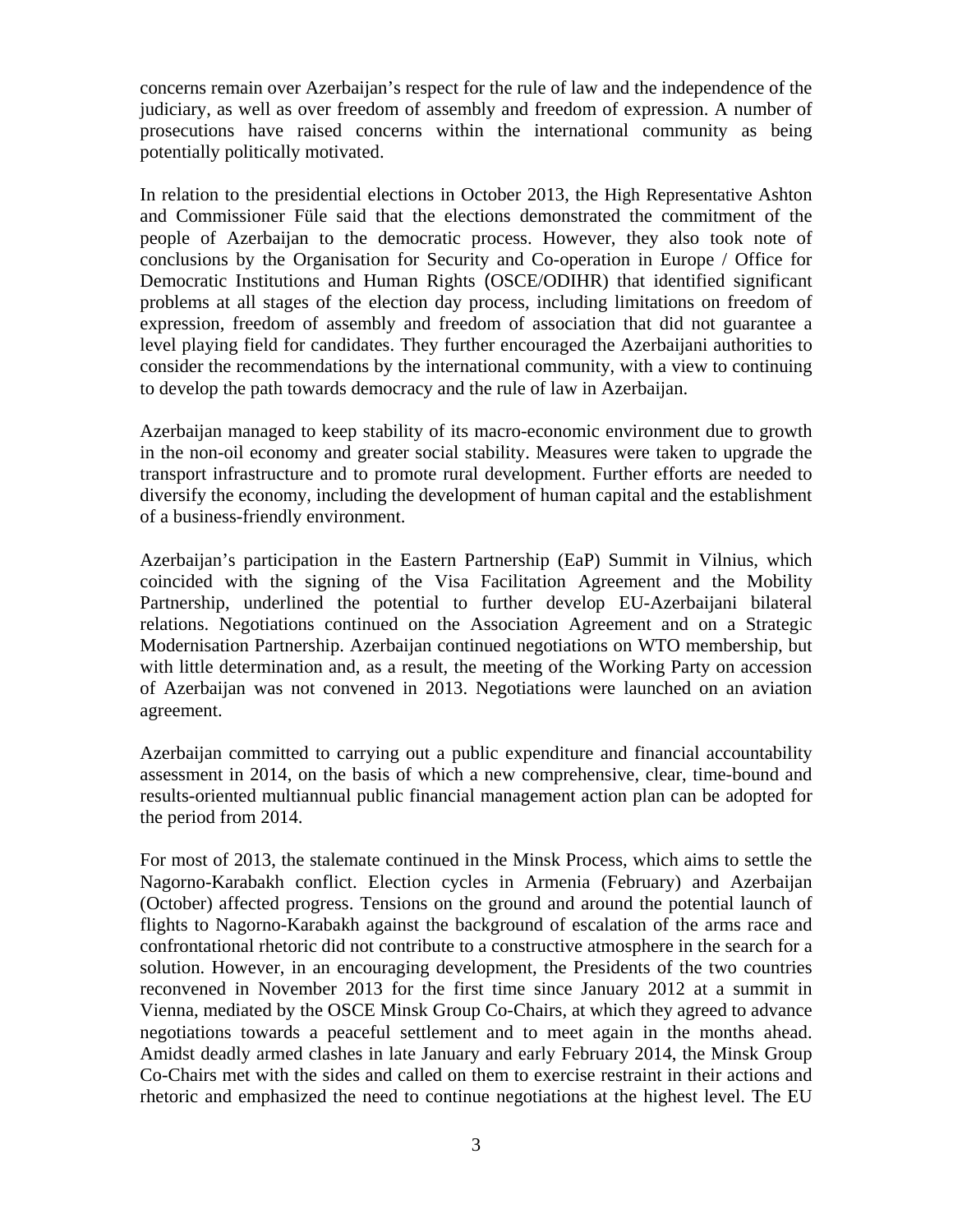continued to give its full support to the OSCE Minsk Group Co-Chairs in their work to facilitate a lasting settlement. The EU Special Representative for the South Caucasus and the crisis in Georgia visited the region four times in 2013 in efforts to help defuse tension and to explore conflict transformation opportunities. The EU also financially supported peace-building activities through the 'European Partnership for the Peaceful Settlement of the Conflict in Nagorno-Karabakh' project, bringing together stakeholders across the conflict divide.

The Azerbaijani Government continued to improve the situation for internally displaced persons (IDPs) and refugees, in particular by providing new housing and education facilities, and carrying out mine clearance activities.

Corruption remained a serious issue, obstructing economic and business development. The government initiated visible measures against corruption and to increase transparency by launching on the basis of the "one-stop-shop" principle the State Agency for Public Service and Social Innovations under the President of Azerbaijan (ASAN), the services of which were made available also on mobile applications as well as on online egovernment services in the regions. The government also adopted two action plans on the fight against corruption, one covering the launch of services to improve statutory audits of officials and legal entities and another one covering the creation of an independent anti-corruption department of the State Prosecutor.

**Azerbaijan** acted on some of the key recommendations. It partly addressed its public financial management issues and took measures to fight corruption. However, it did not address key recommendations to bring its electoral legislation into line with OSCE/ODIHR recommendations to ensure full freedom of expression and assembly and full functioning of a civil society, nor did it amend laws on defamation and competition. On the basis of this year's report, and with a view to the sustained implementation of the ENP Action Plan in 2014, Azerbaijan is invited to:

- ensure *effective and comprehensive* implementation of the January 2013 resolution of the Parliamentary Assembly of the Council of Europe on the honouring of obligations and commitments by Azerbaijan*;*
- continue implementation of the human rights action plan adopted in December 2011;
- bring electoral legislation into line with OSCE/ODIHR recommendations and ensure effective implementation before the forthcoming municipal and parliamentary elections;
- continue the reform of the judiciary and adopt the Judiciary Reform Programme 2014-2020. Ensure full independence of the judiciary by *inter alia* enacting a law on the role of the Judicial Legal Council, establishing a fixed retirement age applicable to all judges, conducting an analysis of shortcomings in judicial practice, and giving full consideration to reports of alleged shortcomings resulting in unfair trials with a view to addressing these;
- adopt a law on defamation with the aim of decriminalising libel;
- step up efforts to investigate cases of harassment and murder of journalists and activists;
- implement the National Anti-Corruption Action Plan (NACAP) 2012-2015;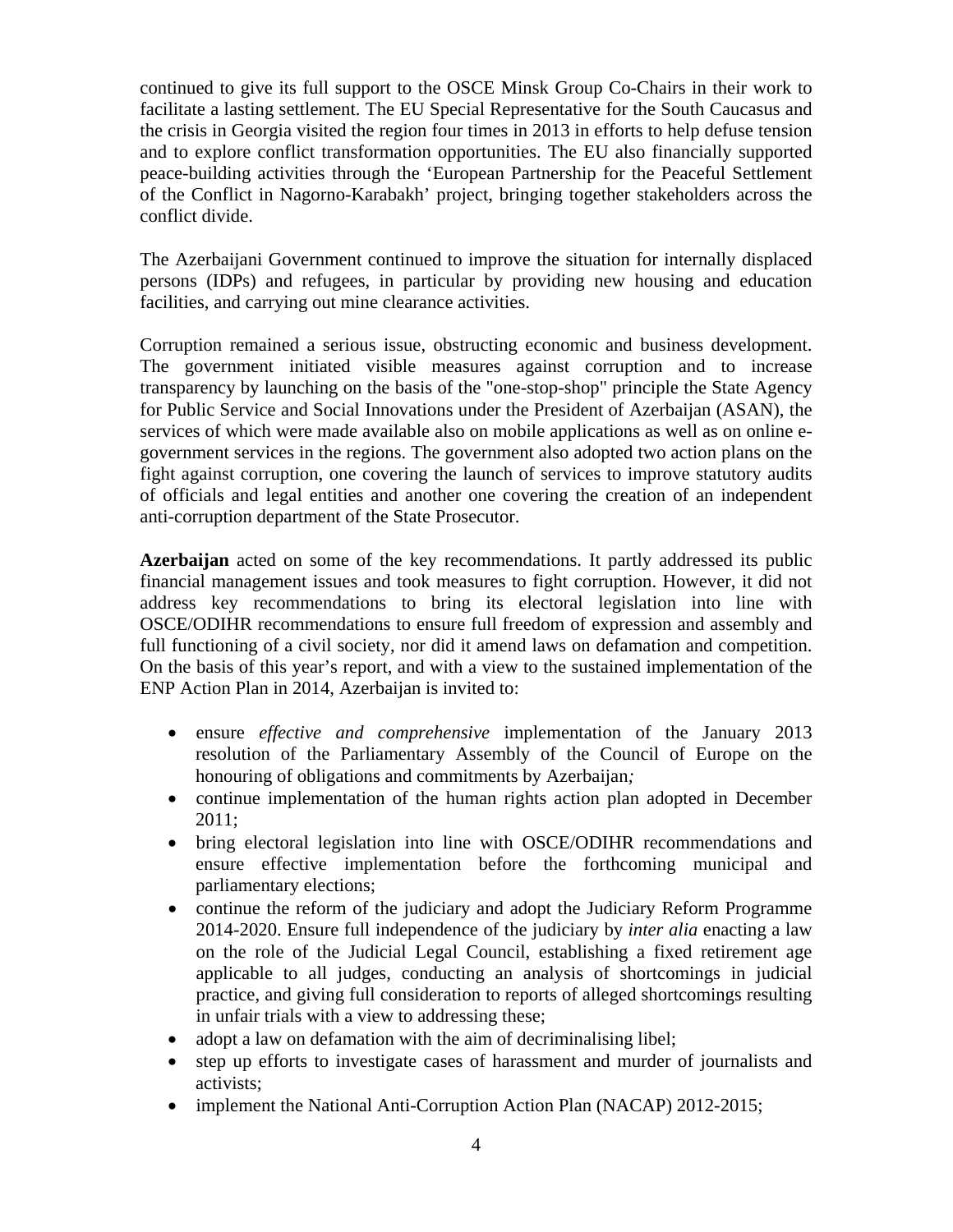- carry out and publish a public expenditure and financial accountability assessment and ensure the comprehensive public finance management policy reforms on the basis of the findings;
- continue the policy of economic diversification and development of the regions, in particular adopting and implementing a law on competition to create more predictability and transparency in the market and a level playing field for investors;
- implement the actions scheduled for 2013-2014 under the Memorandum of Understanding in the field of energy;
- align policy, legislative and institutional frameworks for local self-governance in Azerbaijan to the European Charter for Local Self-Government;
- step up efforts towards agreement on the Madrid Principles, as a basis for peace, in accordance with the commitments undertaken by the Presidents of Azerbaijan and Armenia within the Minsk Group; refrain from actions and statements that could heighten tension and undermine the peace process;
- promote an environment conducive to progress in the conflict settlement, encourage and support related peace-building activities;
- ensure unimpeded access for representatives of the EU to Nagorno-Karabakh and surrounding regions in support of conflict transformation activities in full complementarity with the efforts of the Minsk Group.

# **2. POLITICAL DIALOGUE AND REFORM**

The beginning of 2013 saw a heated political environment with the suppression of a number of unsanctioned protests and spontaneous unrest leading to a further deterioration of **the human rights situation**. A number of opposition leaders, youth activists and representatives of religious communities were detained and prosecuted. Political parties, civil society activists and human rights defenders faced serious obstacles in organising events, including EU-funded ones, both in Baku and in the regions, while opposition parties were frequently prevented by the authorities from visiting regions and holding meetings.

On 30 April, a second review of the human rights situation in Azerbaijan was conducted under the Universal Periodic Review (UPR) process of the United Nations. On 20 September, Azerbaijan presented its response at the 24th session of the Human Rights Council, accepting totally or partially 158 recommendations out of 162. In addition, Azerbaijan extended the standing invitation to the UN Special Procedures Rapporteurs.

Despite the adoption of a **national human rights action plan** in 2011, a number of its stipulations remained on paper only, including those with deadlines for implementation in 2012 and 2013. Among others, preparation of amendments ensuring the rights of people detained for the purposes of extradition and the development of proposals to ensure the compatibility of criminal legislation with international legal standards in order to prevent sexual exploitation of children, were not implemented.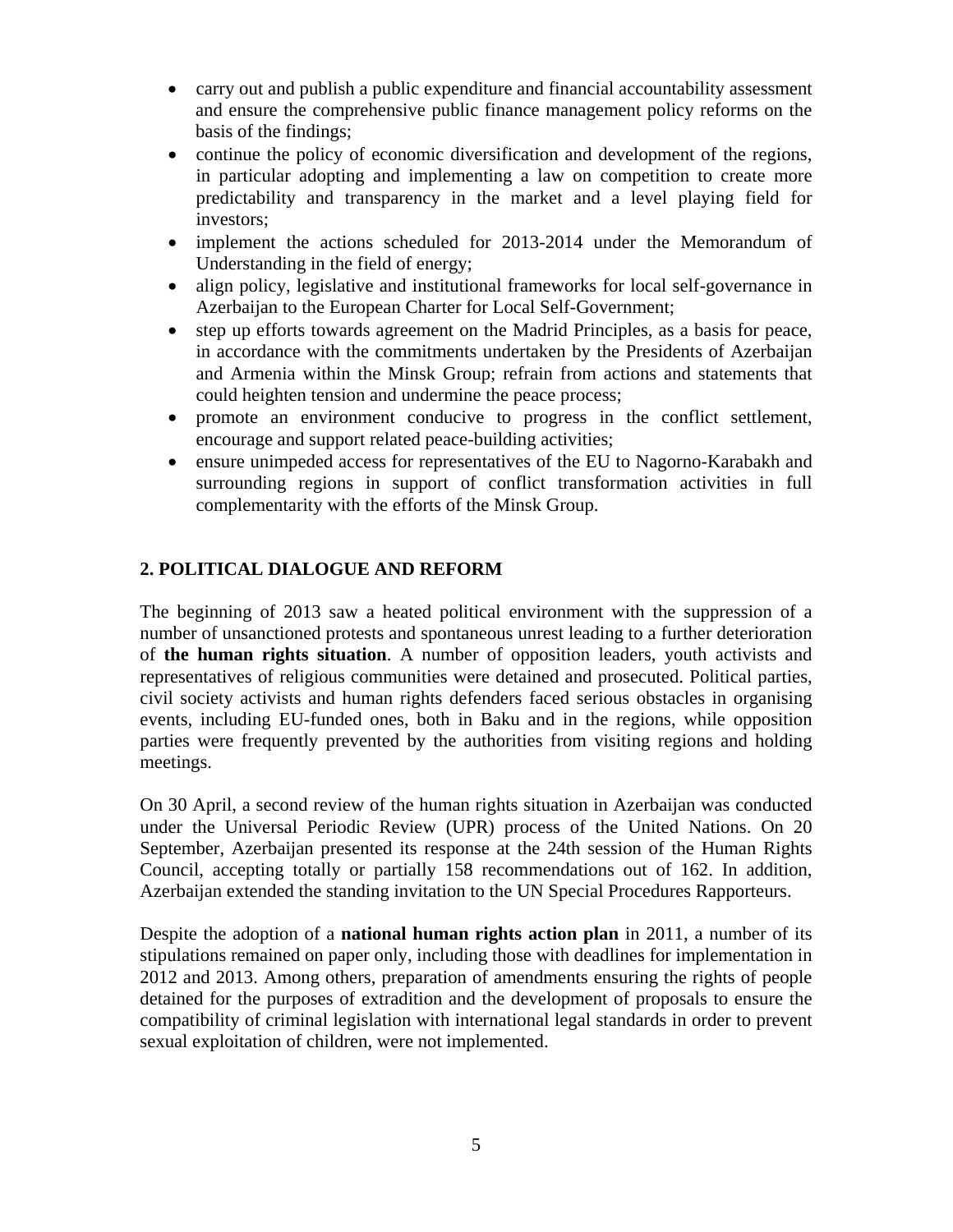The **electoral code** was not amended in 2013 to improve the composition of electoral commissions or candidate registration, as had been recommended *inter alia* by the OSCE/ODIHR.

The **pre-election climate** was marked by a significant tightening of political freedoms in almost all areas. The Central Electoral Commission's technical preparation for the presidential elections was good. One presidential candidate nominee, Ilgar Mammedov, and the Deputy Head of the Musavat Party, Tofiq Yagublu, were imprisoned in February. Protracted investigations prevented both from actively participating in the election. Mammedov attempted to launch his candidacy while detained but failed due to problems in the signature collection process. The EU Delegation, in agreement with EU Heads of Missions, issued a joint statement with the United States and Norway prior to the elections expressing hope for an inclusive, transparent and credible electoral process. The High Representative for Foreign and Security Policy / Commission Vice-President (HRVP) Ashton and Commissioner Füle issued a statement on the conduct of the presidential elections.

The **post-election phase** was marked by the arrest of Anar Mammadli, the chair of a prominent independent NGO which monitored the October elections. His arrest obstructed the release of the NGOs final election-monitoring report. The EU issued a statement expressing concern and calling for a speedy, fair, transparent and independent investigation. Azerbaijan reacted by suspending its participation in the Euronest Parliamentary Assembly.

**Freedom of expression** remained limited in media other than the internet, and in some aspects even deteriorated. Opposition efforts to gain access to public national TV failed. Opposition newspapers continued to suffer from disproportionate fines imposed following multiple defamation lawsuits. One of the main opposition newspapers had its bank account frozen and its website jammed. Another opposition newspaper was obliged to decrease its circulation due to financial problems. On the other hand, some opposition media received state funding. Azerbaijan continued its cooperation with the Venice Commission on a new draft law on defamation, but the draft has not yet been considered by Parliament. Instead, in May 2013, the government introduced amendments to the Criminal Code and the Code of Administrative Offences envisaging criminal penalties for libel and insult by the media on the internet, including social networks. Following their entry into force, the amendments' provisions were implemented against several Facebook users.

Although announced publicly by the authorities, investigation of harassment and **pressure against journalists** and activists did not progress, with perpetrators continuing to enjoy impunity. Some independent journalists were sentenced to heavy imprisonment during the reporting period.

Restrictions on the **freedom of assembly** continued along with the *de facto* interpretation of the requirement for prior notification as a request for authorisation. Some participants in peaceful protests in January and March were violently dispersed and temporarily detained. The authorities have also started implementing amendments introduced in late 2012, imposing considerable fines on those who participated in unsanctioned rallies.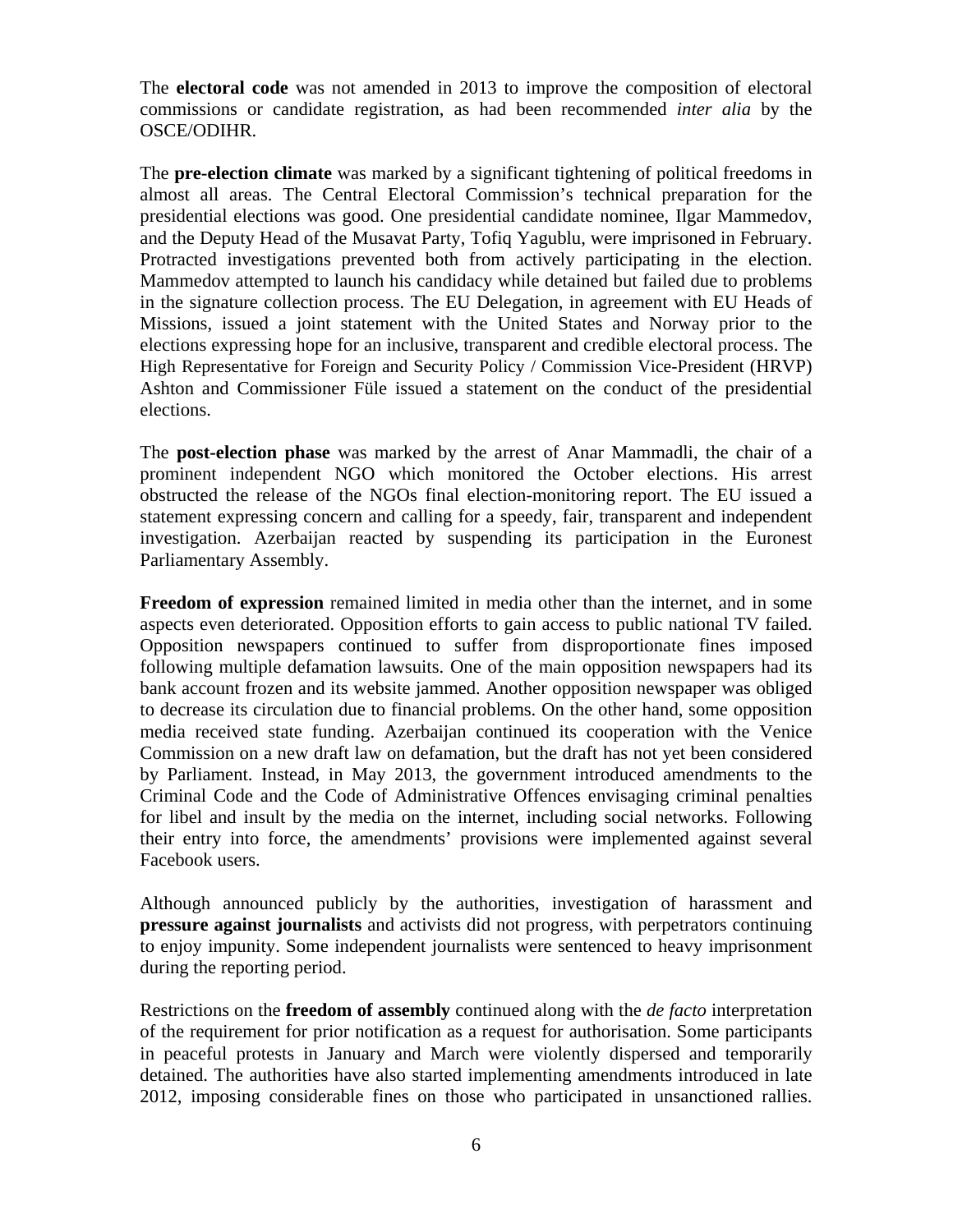Amendments adopted on 14 May increased the terms of administrative arrests for organising such rallies and for disobeying police, which led to further restrictions of freedom of assembly. In addition, on 26 November the National Assembly introduced draft amendments to the law on freedom of assembly which will restrict the use of masks or veils during public rallies. During the Universal Periodic Review exercise, several UN Member States recommended that Azerbaijan allow rallies in Baku city centre. Due to the authorities' definition of the city centre, demonstrations are effectively moved to the outskirts of the capital. However, several protests took place under these conditions.

New amendments to the **laws on NGOs and grants** and the Code of Administrative Offences came into force in March. By significantly increasing penalties for failure to register grants and for inaccurate financial reporting, as well as banning cash donations over AZN 200, the amendments exacerbated already-burdensome requirements for NGOs and restricted the working environment for non-registered NGOs. In December, the Parliament adopted another series of amendments that increased existing fines and added new administrative requirements. The amended NGO legislation was enacted in February 2014. This is likely to further limit the activity of local and foreign NGOs. Several NGOs, both local and international, continued attempts to register after years of unsuccessful efforts*.* Amendments in January allowed the Central Bank of Azerbaijan to monitor foreign funding of the bank accounts of all NGOs. However, a presidential decree of 20 November provided for the improvement of e-services for registered NGOs, including the possibility of registering grant contracts online.

In parallel, financial resources allocated to the Council of State Support for NGOs by the President of Azerbaijan were significantly increased, to approximately EUR 8.2 million from EUR 3.8 million in 2012. In addition, in 2013, some EUR 5 million was allocated from the state budget to the Azerbaijan Youth Foundation under the President.

In terms of **freedom of religion**. Azerbaijan continued the construction of mosques and venues for prayer for representatives of other religions. On 22 February, Parliament passed amendments to the law on freedom of religious belief, stipulating that all literature with religious content and all religious goods must carry stamps by the Committee on Work with Religious Structures. Reports were also received of religious communities that had not been allowed to register. A renowned theologian was arrested by police on charges of illegal possession of drugs; subsequently, charges against him were upgraded to arson. Several people received prison sentences for their participation in protests against the ban on hijab.

The fight against **corruption** lacked measures proportional to the perceived pervasiveness of the phenomenon in many sectors. Azerbaijan was ranked 127 out of 177 countries in the 2013 Corruption Perceptions Index. The implementation of existing legislation continued to be flawed, e.g. officials did not make required declarations of income, and the introduction of new business tax legislation effectively concealed private individuals' cash flows. Some, mostly low-level, corruption cases were reported. The establishment of an independent anti-corruption department under the State Prosecutors Office in October was an important milestone in the fight against corruption. In February, Azerbaijan adopted the Law on joining the Additional Protocol of the Convention on Criminal Liability for Corruption and the country announced in its official response to the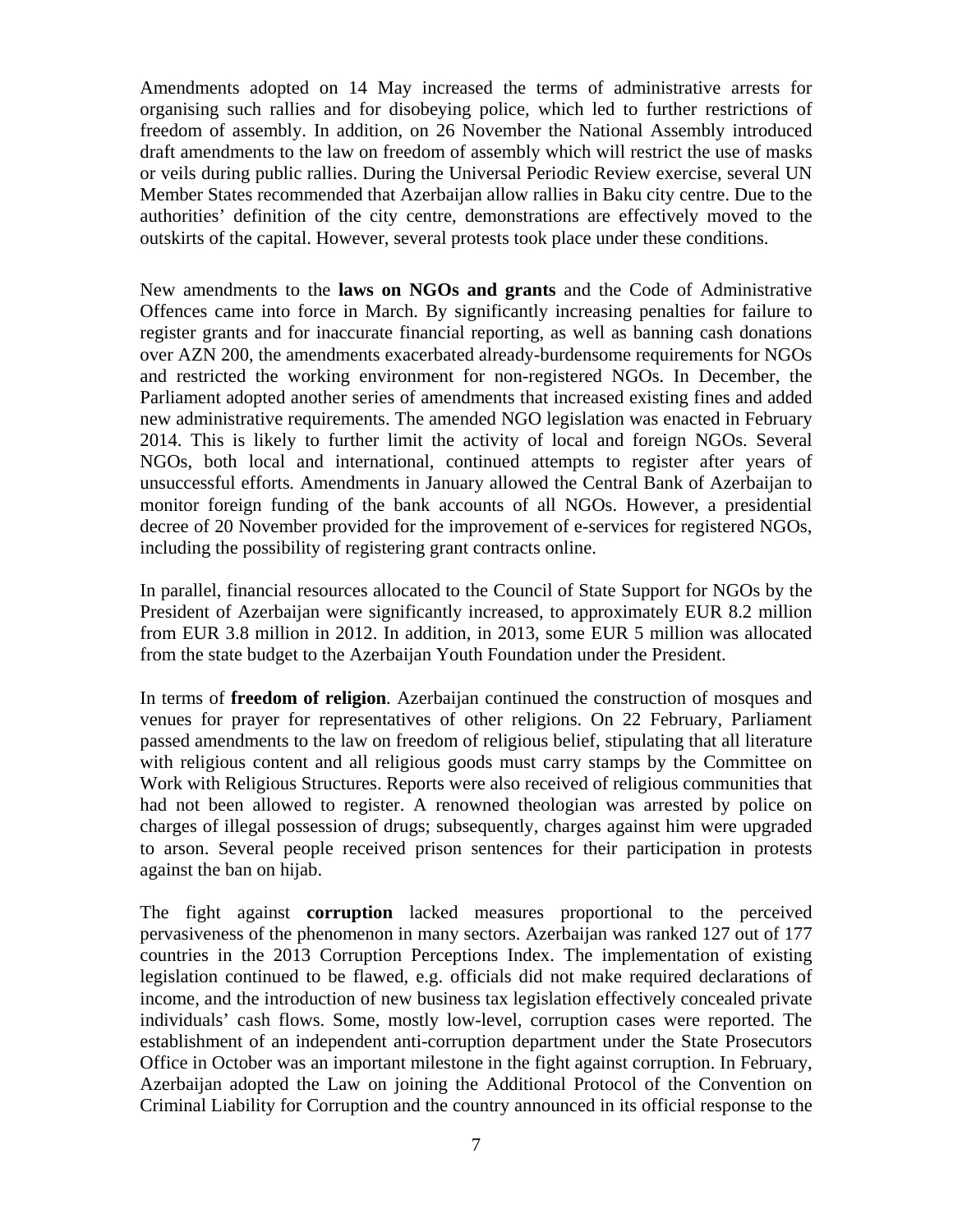UN Universal Period Review that it had become a fully-fledged member of the International Anti-Corruption Academy. Azerbaijan adopted action plans on anticorruption and on the Open Government Initiative, both covering 2012-2015. However, proposals to limit immunity from criminal prosecution of judges and Members of Parliament still need to be developed and implemented. In the area of public service, steps were taken to implement merit-based recruitment procedures for mid-level and junior civil servants but these have not yet been applied to senior civil servants. For the first time, one former MP from the ruling party was sentenced to three years imprisonment on corruption charges.

ASAN launched its activities in 2013 under the 'one-stop shop' principle and offices are being opened in Baku and the regions. This was an important step towards improving efficiency and transparency, reducing red tape and tackling corruption. An EU-funded project has supported ASAN since August, to develop corporate ISO and Human Resource Management (HRM) standards. During the reporting period, ASAN's staff increased from 120 to 260 employees.

Lack of **judicial independence** persisted in 2013. Access to legal counsel continued to be impeded, and on several occasions courts ruled in the absence of defendants' lawyers. In some cases, individuals were kept in pre-trial detention in the Ministry of National Security penitentiary facility and were not transferred to the Ministry of Interior within the 48 hours required by law. Pre-trial detentions lasted longer than one year, the presumption of innocence was denied, and trials were delayed without appropriate justification. Implementation of the EU budget support programme in the Ministry of Justice continued during 2013, but the lack of progress in meeting some of the conditions has hindered its smooth implementation.

A draft law on public participation**,** providing for the creation of Public Councils under central and local executive authorities, was enacted by the President in January 2014 after consultation with local civil society and international experts. The law will enter into force in mid-2014. The Public Councils, composed of **civil society** organisations, will be tasked with initiating public consultations in various forms and will have a consultative mandate. In addition, all draft legal acts are required to be made public before their adoption, and the consideration of related public recommendations. It also introduces the possibility of public hearings within the National Assembly. This reform represents a potentially positive step, given next year's local elections.

With respect to the promotion of **local democracy,** an EU-funded project "to build capacity for increased participation by citizens and increased accountability of elected bodies" successfully established Advisory Councils within a number of local communities, among other activities, but encountered obstacles, pressure and interference by authorities in several regions.

**Democratic control over the armed and security forces** remained a concern. An increasing number of non-combat casualties in the army and security forces over the year raised concerns among independent civil society organisations and led to public protests.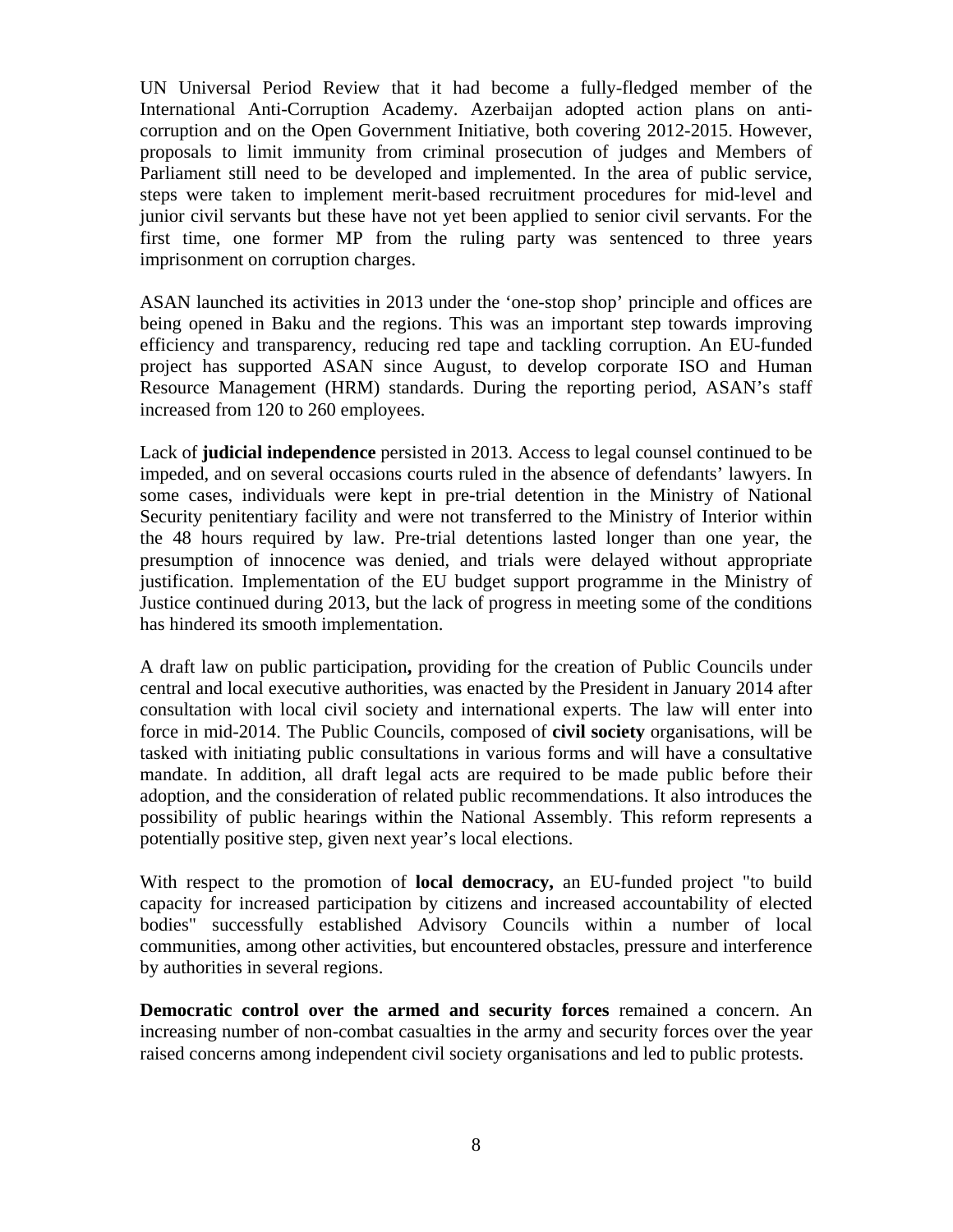### *Other human rights and fundamental freedoms*

Rulings by the European Court of Human Rights requiring measures to reform national legislation continued to be neglected. Repeated reports were received of **torture and illtreatment** (including coerced public confessions) of young political activists during pretrial detention. Despite calls by the international community, no effective investigation took place and no perpetrators were prosecuted during the reporting period. No secondary legislation to implement the 2012 law on the rights of individuals kept in detention facilities was approved. Pressure on independent lawyers continued with new reports of various other forms of harassment.

In February, amendments were made to the Administrative Code to increase penalties for the evasion of statutory audit requirements for officials and legal entities. The Chamber of Audit of Azerbaijan and the Ministry of Taxes concluded a partnership to develop audit services and to fight corruption.

On 30 September, the State Committee for **Family, Women and Children's Affairs** (SCFWCA) and the Ministry for Labour and Social Protection of the Population signed a joint national action plan on prevention of child labour exploitation, supported by an EU twinning project. Draft rules on state regulation of gender equality and domestic and inter-country adoption were developed and approved by the SCFWCA. Despite these positive measures and steps taken, there is still a need to formulate a national action plan to further safeguard women's rights, including combatting violence against women, improve gender equality through appropriate administrative and legal measures, and adopt and implement laws on child protection and prohibition of corporal punishment of children.

The office of the Human Rights Commissioner (Ombudsman), despite its broad mandate, was not able to realise its full potential in ensuring the effective promotion of human rights during 2013. Comprehensive legislation on **anti-discrimination** was not drafted.

The protection of fundamental rights and freedoms continue to pose a particular concern in the **Nakhchivan** Autonomous Republic (NAR) of Azerbaijan. A delegation of Member States' Embassies and the local EU Delegation visited the NAR in February 2013 and held discussions on this subject with relevant actors.

## *Cooperation on foreign and security policy, conflict prevention and confidence building measures*

Azerbaijan continued to align with **common foreign and security policy** (CFSP) declarations on a case-by-case basis. Between January and December 2013, the country aligned with seven out of thirty-two CFSP declarations to which it was invited to subscribe (22% alignment, which is almost double that of previous years).

As regards the settlement of the Nagorno-Karabakh conflict, the stalemate in the Minsk Process persisted for most of 2013. Elections cycles in Armenia (February) and Azerbaijan (October) affected progress. Tensions on the ground and around the potential launch of flights to Nagorno-Karabakh against the background of escalation of the arms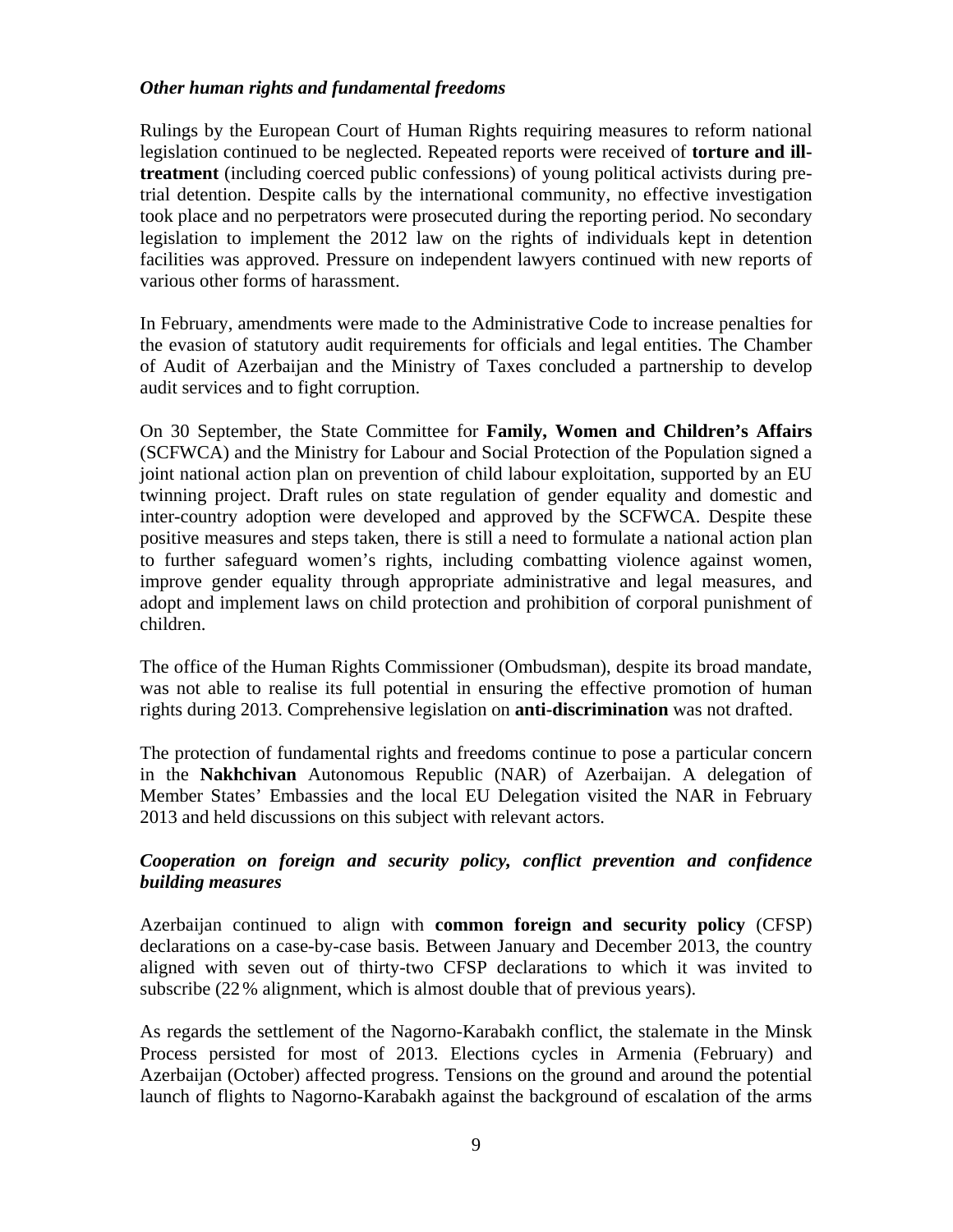race and confrontational rhetoric did not contribute to a constructive atmosphere in the search for a solution.However, in an encouraging development in November, the Presidents of the two countries reconvened for the first time since January 2012 in a summit in Vienna, mediated by the OSCE Minsk Group Co-Chairs, at which they discussed the way forward in the peace process and agreed to meet again the months ahead. A follow up meeting at the level of the two foreign ministers took place on 5 December in Kyiv during the OSCE Ministerial Council and the Minsk Group Co-Chairs travelled to the region on 15-19 December to discuss recent developments in the Nagorno-Karabakh peace process. In late January 2014, deadly armed clashes along the Line of Contact and the international border led to serious escalation of tension. The Minsk Group Co-Chairs met the two foreign ministers on 24 January in Paris and visited the region 4-5 February. They called on the sides to exercise restraint in their actions and rhetoric and emphasized the need to continue negotiations at the highest level.The EU continued to fully support the OSCE Minsk Group Co-Chairs in their work to facilitate a lasting settlement. The EUSR for the South Caucasus and the crisis in Georgia visited the region four times in 2013 in efforts to help defuse tension and explore conflict transformation opportunities. The EU also financially supported peace-building activities through the 'European Partnership for the Peaceful Settlement of the Conflict in Nagorno-Karabakh' project, bringing together stakeholders across the conflict divide.

Increased efforts as part of the Minsk Group process are needed to finalise agreement on the Madrid Principles as a basis for peace, in accordance with the commitments undertaken by the Presidents of Azerbaijan and Armenia. Parties should refrain from actions and statements that could heighten tension and undermine the peace process, and promote an environment conducive to progress in settling the conflict, while encouraging and supporting peace-building actions. Unimpeded access for EU representatives to Nagorno-Karabakh and the surrounding regions is needed to support conflict transformation activities, complementing the efforts of the Minsk Group.

The EU has supported activities that promote confidence and people-to-people contact, expand economic and business links, promote cultural and educational activities, and facilitate the dissemination of balanced information in both Azerbaijan and Armenia.

As a party to the **Nuclear Non-Proliferation Treaty (NPT)** and **Non-Nuclear Weapon State**, Azerbaijan continued constructive discussions at the Preparatory Committees for the 2015 NPT Ninth Review Conference. Azerbaijan has an additional protocol with the International Atomic Energy Agency (IAEA) and both sides work on a technical cooperation programme on nuclear safety and applying nuclear technologies in industry, including projects on a feasibility study for a research reactor and a radiation processing centre. There are no known nuclear reactors, research facilities, or uranium mines in Azerbaijan; however, a large quantity of radioactive waste is stored and managed in the country, a legacy of the Soviet era. This remains an issue of concern despite recent improvements. Azerbaijan's proposal to create a nuclear-free zone in the South Caucasus has not advanced in 2013. In March, the Azerbaijan National Academy of Science proposed that the IAEA should test the Metsamor nuclear power plant in extreme situations (e.g. to test resistance to earthquakes).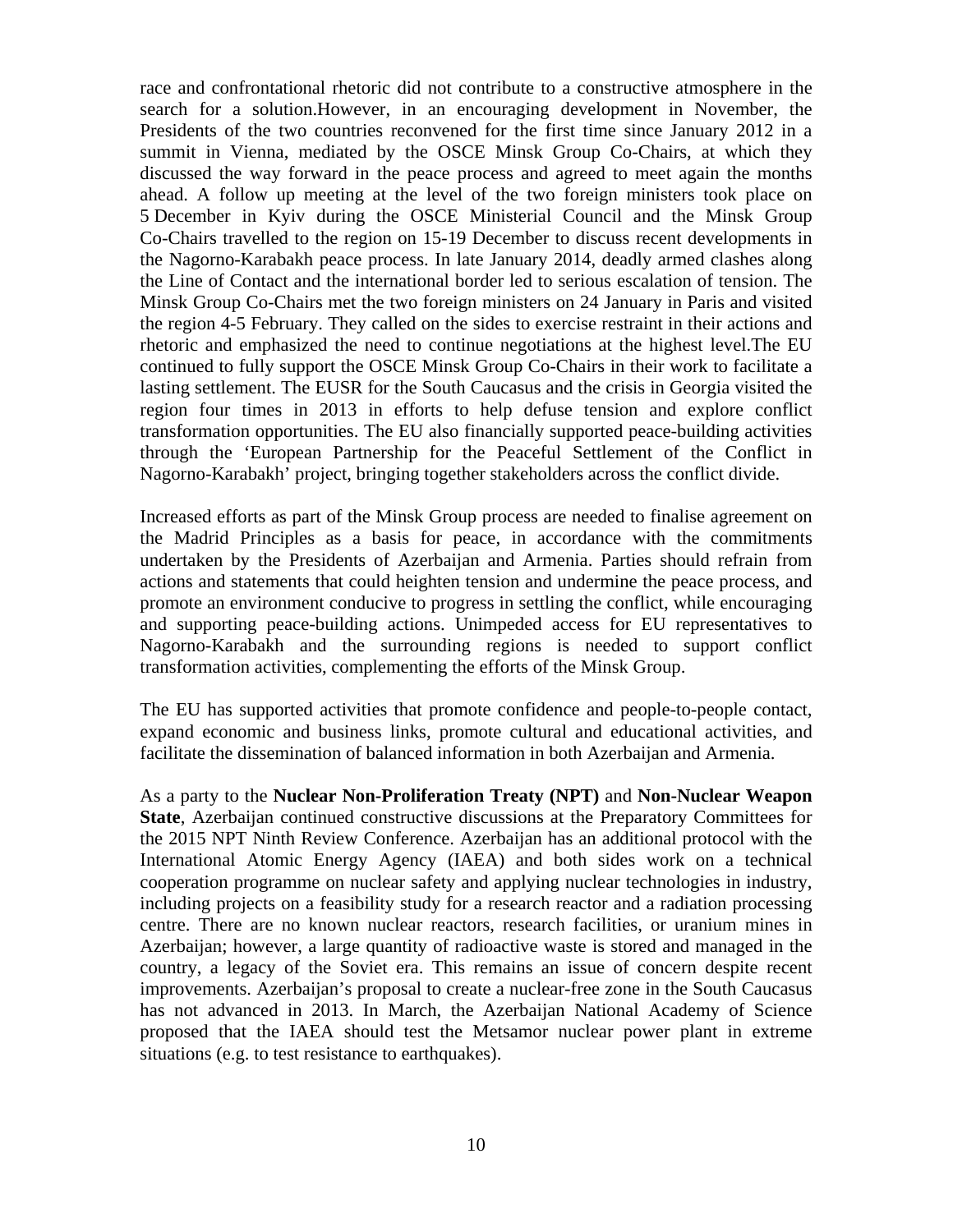Azerbaijan did not accede to the **Mine Ban Treaty**, the **Convention on Conventional Weapons** or the **Convention on Cluster Munitions**. Baku officially says it fulfils all its obligations under the Ottawa Convention, but cannot accede to the Conventions before the Nagorno-Karabakh conflict is settled. Currently two national plans are being implemented as part of the national mine action programme. The first (mid-term) element, which aims to clear all suspected hazardous areas by the end of 2013, has little chance of materialising, considering the recent pace of mine clearance. The second (longterm) element relates to the improvement of operational and management capacity. Azerbaijan increased co-financing from 10% to 90%, being one of only a few mineaffected countries to tackle this issue largely through the state budget.

Russia's lease of the **Gabala radar** station expired in December 2012, and was not renewed due to irreconcilable lease expectations. The transfer of the station to Azerbaijan was completed in June.

In March, Azerbaijan tabled a proposal to decrease the size of the **local OSCE Office** in Baku. In July, the OSCE Permanent Council approved the decision to downgrade the local Office in Baku to a project coordinator from 1 January 2014. The new project coordinator is to continue carrying out projects in all three dimensions of the OSCE.

The CoE's local office remained without a permanent Head in 2013.

# **3. ECONOMIC AND SOCIAL REFORM**

 $\overline{a}$ 

### *Macroeconomic framework and functioning market economy1*

Following measured recovery over the last year when the economy grew by 2.2%, real GDP growth continued in 2013 and reached 5.8% year-on-year. While oil production increased by 0.2% due to efforts boosting production in big oil fields, the non-oil sector increased by over 10.0%. Growth in the non-oil sector was driven mainly by increased government spending and transfers of oil and gas export revenues, as well as high domestic demand supporting the expansion of the service sector and the already booming construction sector.

Inflationary pressures re-emerged in 2013, with a rebound in food and fuel prices, expansionary fiscal policy and a fast-growing non-oil economy. The average annual inflation nevertheless increased only moderately to 2.4% year-on-year in 2013 from 1% in 2012. The central bank reduced the key refinancing rate to 4.75% in February 2013, taking advantage of the low inflationary environment to encourage economic activity. The conduct of its activities remains constrained by the weak monetary policy transmission channel caused by the tightly managed exchange rate and the absence of well-developed money and bond-markets.

Azerbaijan continues to rely on hydrocarbon sales to finance state expenditure, as transfers from the State Oil Fund of Azerbaijan (SOFAZ) accounted for 58.43% of total

<sup>&</sup>lt;sup>1</sup> Figures are from the national statistical office, the central bank, the IMF or Commission Staff estimates, as indicated in the Statistical Annex. When other data sources are used these are then indicated.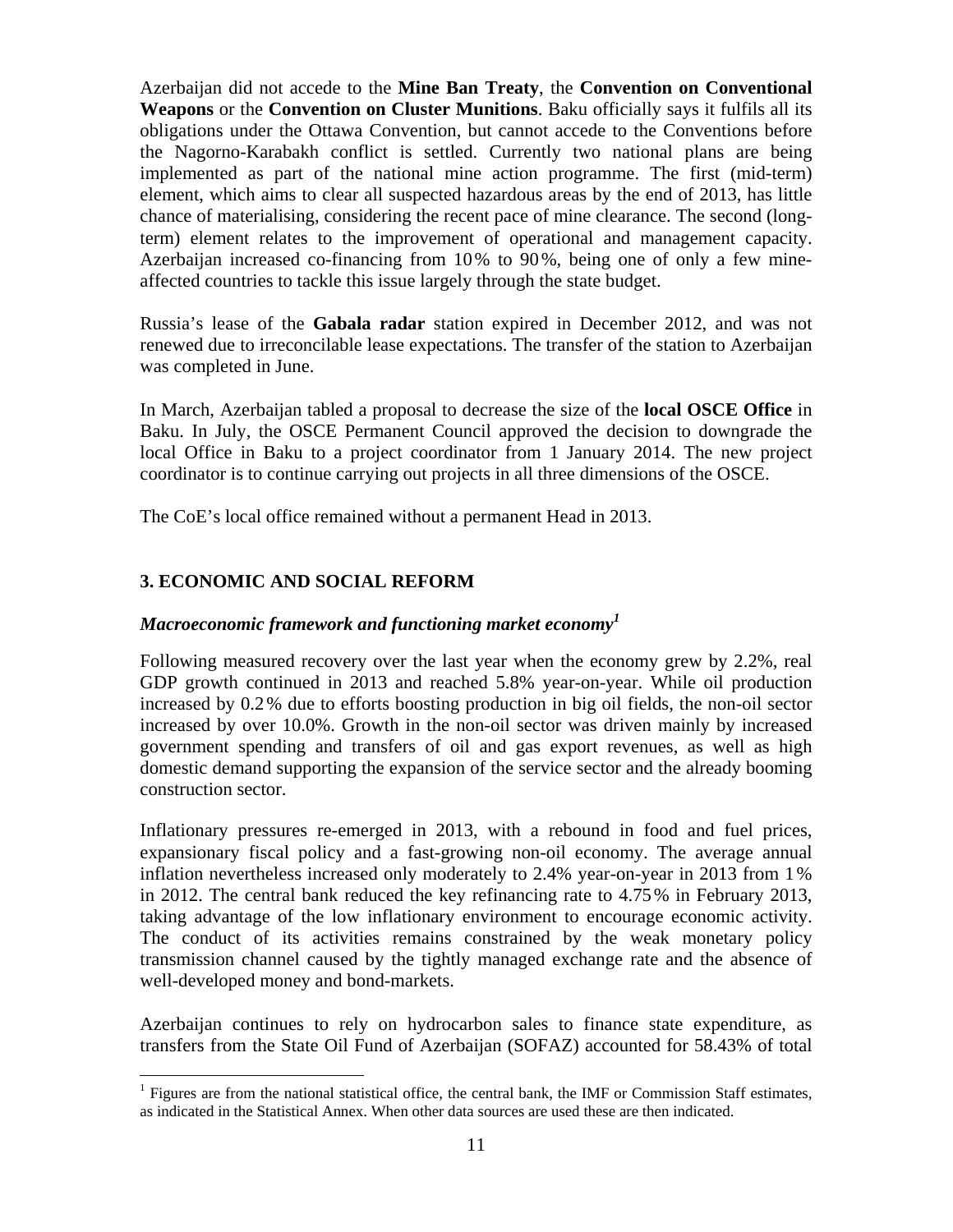revenue in 2013, leading to a budget surplus of 0.47% of GDP (Ministry of Finance, SOFAZ). However, the growing reliance on oil exports raises concerns about the longterm sustainability of public finances since the state budget shows a deficit of 19.1% of GDP when SOFAZ transfers are excluded (Ministry of Finance, SOFAZ).

The current account surplus was projected to decline from 21.7% of GDP in the 2012 to 15.9% of GDP at the end of 2013, due both to weaker oil proceeds and growing imports responding to high domestic demand. The external position remained strong, supported by the sound reserve standing and low level of public debt that significantly mitigated the risks of the volatility of oil prices. However, the non-oil current account deficit of 17.4% of GDP remained large, due to government-related non-oil imports and gas-related Foreign Direct Investment.

In November, the government raised retail prices for various fuel products by between 25% and 33%. This was allegedly due to upfront investment needs and capacity problems in the refinery sector. At the same time, tariffs for various telecommunication services were reduced. Despite the consequences for ordinary households, no major protests against the price hikes were observed.

Baku hosted a number of international events such as the Davos World Economic Forum, and the first South Caucasus Forum. In June Azerbaijan organised a donor's conference in support of Palestine which did not lead to significant new commitments.

### *Social situation, employment and poverty reduction*

Despite Azerbaijan classified by OECD/DAC as an upper middle income country and the progress made in reducing poverty levels through growth and social assistance programmes, significant inequalities remain. Officially the **unemployment rate** dropped to around 5% in the first half of 2013 but the methodology used to assess the real unemployment is debateable, with large categories of the population being *de facto* jobless. The real unemployment rate is likely to be much higher. At the same date, the unemployment benefit was AZN 260 per month (compared to AZN 224 on 1 January).

Average **monthly wages** grew in 2013 to AZN 423, or by over 6% compared to the same period of 2012 Discrepancies between different economic sectors remained high, with high average salaries in the oil sector (AZN 1566.per month) and disproportionately smaller wages in the non-oil sectors (AZN 387 in the non-oil sector, AZN 337 in the state sector and AZN 539 in the non-state sector). Substantial income disparities between Baku and the regions persisted in 2013.

Authorities continued implementing the 2009-2013 State Programme on socio-economic development of the regions of Azerbaijan, and the 2008-2015 State Programme of poverty reduction and economic development. The National Entrepreneurship Support Fund, under the Ministry for Economic Development, continued to provide concessional loans throughout the year, thus contributing to the creation of new jobs. Across 2013, subsidised lending from the Fund made up AZN 275 million. However, the distribution process for funds was not transparent, with many bureaucratic obstacles facing the beneficiaries.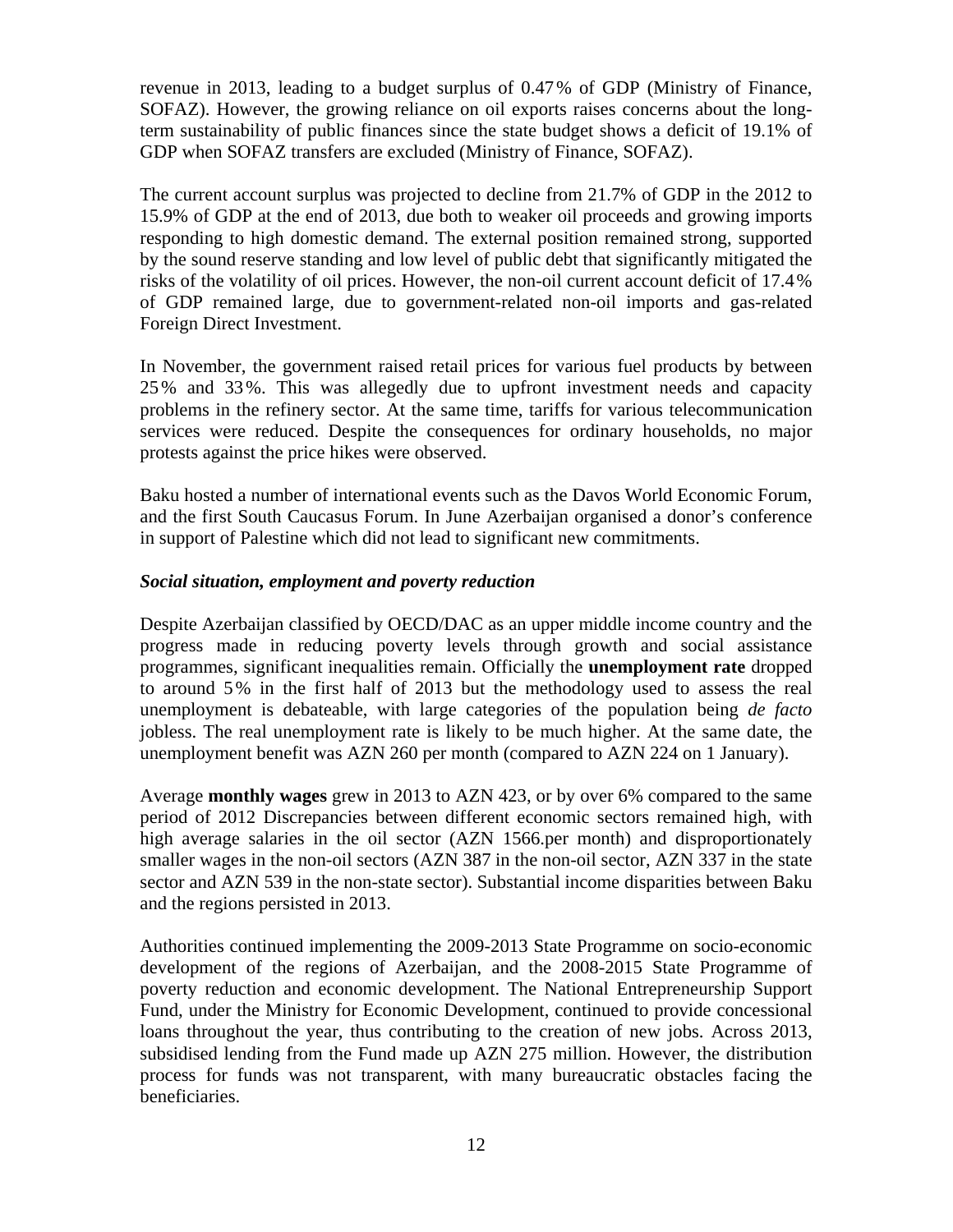A number of laws tackled the area of **social services** and **social protection**. A January presidential order approved support from the President's Reserve Fund to the Ministry of Labour and Social Security, aiming to provide social services to children with disabilities and to young people at risk. In February, the law on veterans was updated to provide social services to war veterans. The rules on granting preferential mortgage loans were also amended, thus increasing the maximum sum for social mortgages from AZN 35000 to AZN 50 000 and reducing administrative requirements for accessing social mortgages. Parliament also made amendments to the law on labour **pensions** to simplify registration of documents for old-age pensions for citizens residing abroad. According to official statistics, Azerbaijan has 1.27 million pensioners and the average pension reached AZN 170 in October, while the average retirement pension was AZN 187.

Azerbaijani Ministry of Labour and Social Protection with support of the World Bank has developed over 200 occupational standards and continued to work on establishing a workforce resources development agency.

On 5 June, the National Action Group on the development project **'Azerbaijan 2020: vision into the future'** was launched, with the Minister of Economic Development leading on implementation. The action group was tasked with developing draft strategies and state programmes to implement the project but so far little involvement from independent experts and civil society has taken place.

Azerbaijan continued cooperation with international partners in the field of **rural development** and special reserve funds were allocated to the executive power to speed up socio-economic development. Agreements were signed with various donors to renovate and improve roads and water supply and sewerage systems in cities. The Cabinet of Ministers ordered the transfer of management of internal water supply and sewerage systems in apartment buildings from ministries and local authorities to the state company Azersu. This was generally considered a positive step in coordinated management. As a result of new, less permissive migration rules in place in Russia (one of the main destinations for Azerbaijani labour migration) overall remittances decreased, with a negative impact on the social situation of families living mostly in rural Azerbaijan.

## **4. TRADE-RELATED ISSUES, MARKET AND REGULATORY REFORM**

The EU was Azerbaijan's main trading partner in 2012.<sup>2</sup> In 2012 **bilateral trade** flows decreased, compared to 2011, amounting to EUR 17.3 billion. EU exports to Azerbaijan consisted mainly of machinery and transport equipment. EU imports from Azerbaijan consisted mainly of mineral fuels.

There was no significant progress in Azerbaijan's **WTO accession**, which is a precondition for Deep and Comprehensive Free Trade Area (DCFTA) negotiations. No meetings of the WTO working party on the accession were convened in 2013. Nevertheless, technical work advanced in 2013 and working party activity resumed in February 2014.

 $\overline{a}$ 

 $2^2$  Data for 2013 was not available at the time of writing.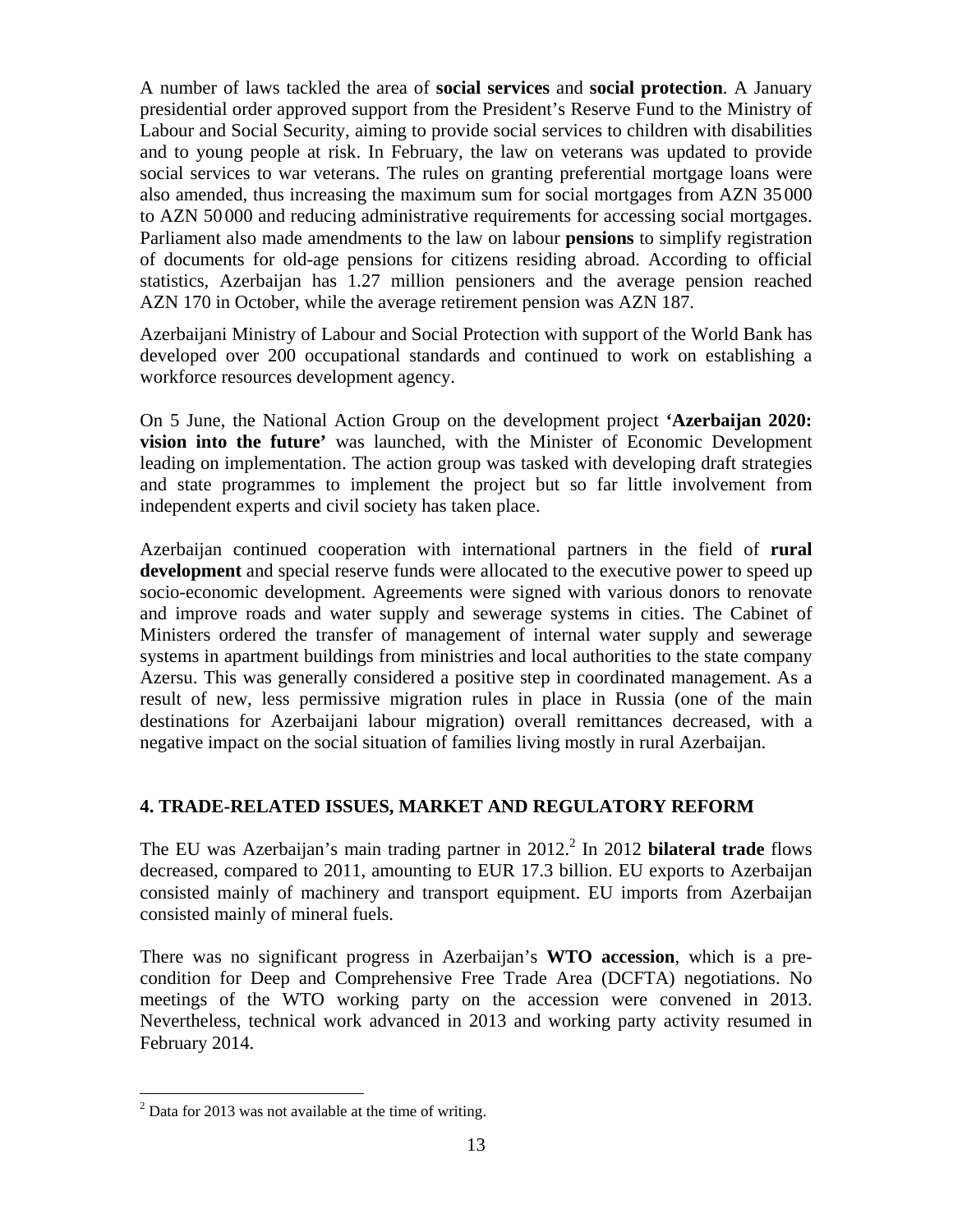According to the World Bank classification, Azerbaijan is an 'upper-middle income' country, thus not qualifying to benefit from preferential treatment under the EU Generalised System of Preferences (GSP) from February 2014.

On **customs** regulations and procedures, informal obstacles in providing full information to the public on customs tariffs persisted. Corruption within the customs system represented one of the biggest difficulties for both local and foreign businesses. In order to reduce this burden, further progress in e-services is necessary. The State Customs Committee (SCC) took some measures to improve its Risk Management Centre activity. Following the entry into force of the new Customs Code in 2012, the SCC issued a number of implementing normative acts to implement the new rules. A new law on customs tariff came into force in July. It set out rules and guidelines for the applicability of customs tariffs, rules on payment of customs tariffs, customs declaration rules, safeguards for confidentiality of information, the rights and obligations of customs authorities and applicants, and tariff exemptions. The new customs control rules were approved by the government in January 2013.

In the area of **movement of goods** and **technical regulations**, the Standards Institute was restructured in October, into a Standardisation and Certification Institute, with a broader remit including a standards database and management of the national technical committees. In December, Azerbaijan adopted a law on accreditation.

Reforms in the **sanitary** and **phyto-sanitary** (SPS) field progressed slowly, as legal measures such as the amendment to the law of food products remained pending. Conditions set as part of the EU budget support programme relating to food safety and SPS measures have also not yet been met. For example, legislation eliminating the overlap of agencies responsible for food safety has not been passed, and veterinary procedures have not been fully harmonised with standards and procedures set by the World Organisation for Animal Health and the International Plant Protection Convention. In April and July, Azerbaijan provided feedback on the proposed recommendations regarding aflatoxin contamination in hazelnuts by the 2012 European Commission Food and Veterinary Office (FVO) mission to Azerbaijan. In April, the State Committee for Standardisation, Metrology and Patents established a laboratory to detect genetically modified foods in the domestic consumer market.

Azerbaijan advanced slightly, compared with the previous year, to 70th place<sup>3</sup> (out of 189 economies) on ease of doing business in the World Bank's annual report, 'Doing Business 2014'. The **business climate** in Azerbaijan suffered from issues in obtaining construction permits, getting electricity and trading across borders. Problems continued to be reported with property registration. Further systemic reforms are needed to ensure property rights are protected. Azerbaijan moved up to 39th place (out of 148) in the World Economic Forum's 'Global Competitiveness Report 2013-2014'. Although some major improvements were seen, mainly in the areas of macroeconomics, labour market efficiency and innovation, Azerbaijan scores very low in other areas such as institutions, health, primary education, higher education and training, goods market efficiency or

 $\overline{a}$ <sup>3</sup> Comparison is made with the 'Doing Business 2013' ranking, which was adjusted for changes in methodology and any revision of data due to corrections. For more information, see [http://www.doingbusiness.org.](http://www.doingbusiness.org/)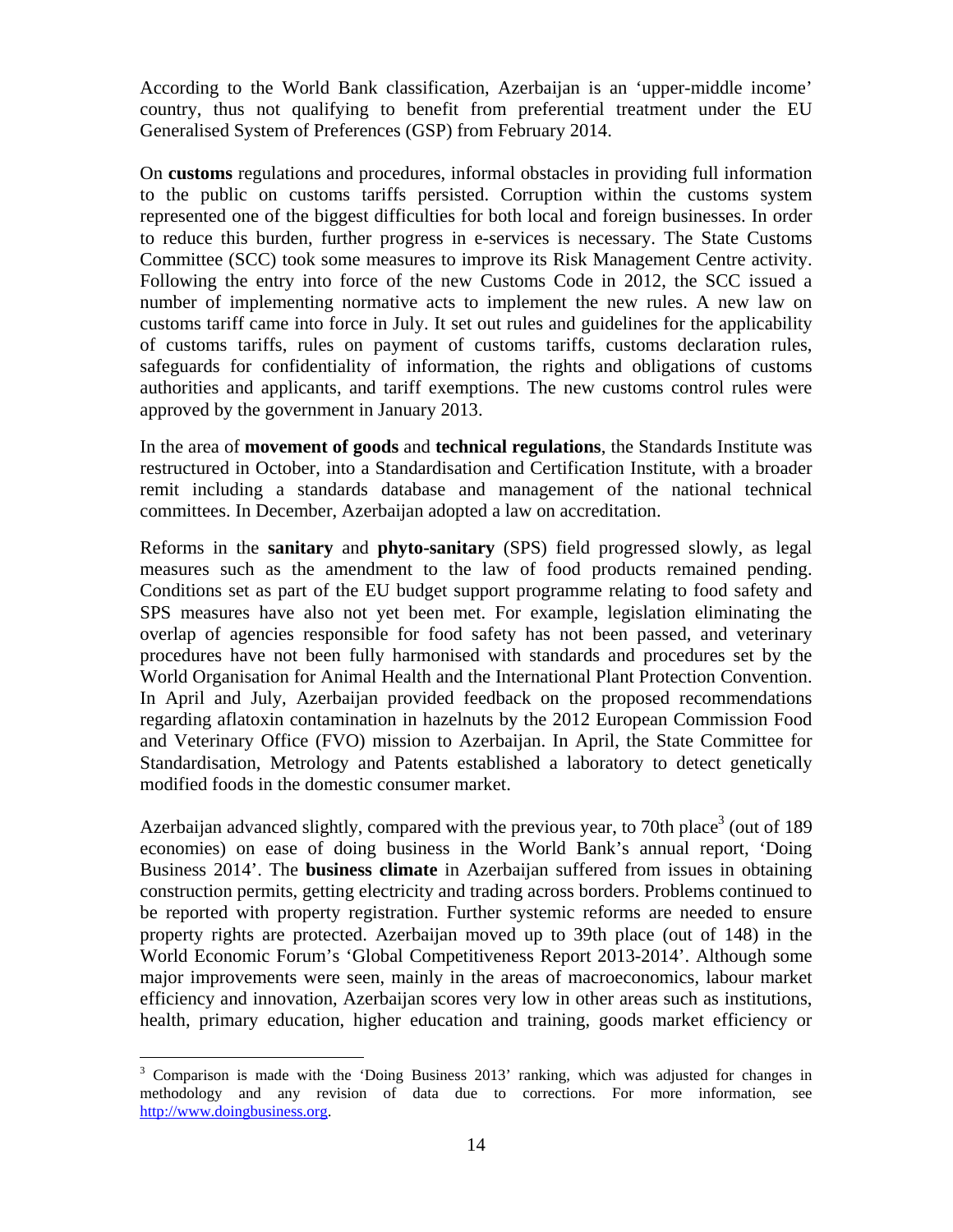financial market development. Among the most problematic factors for doing business, the Report lists corruption, tax rates, an inadequately educated workforce, access to financing, tax regulations and inefficient government bureaucracy.

In the area of **financial services**, Azerbaijan transferred the functions of the State Securities Depositary to the National Depository Centre (NDC). Calculating and clearing services for securities transactions, which were previously provided by the Baku Stock Exchange, were also transferred to the NDC. The approximation of legislation in the field of securities market to EU legislation is supported by an EU project.

There were no substantial regulatory changes in the areas of **establishment**, **company law**, **movement of capital** and **current payments**.

#### *Other key areas*

**Tax** collection has improved significantly but overall tax revenues are low by international standards, as tax revenues make up just 12% of GDP in Azerbaijan. This ratio decreased in recent years from a peak of 18% in 2007. This could be partly explained by the significant oil-driven GDP growth over this period, but was nevertheless worrying, in particular in view of the heavy reliance of budget expenditure on oil revenues. The amended Tax Code, developed with the support of an EU project, introduced measures to stimulate the increased use of cashless payment operations and new requirements for electronic reporting. It also provided the legal basis for e-auditing and Azerbaijan developed an action plan to introduce this.

Although the third reading of a draft **Competition** Code was planned for the spring session of Parliament, discussions were postponed. Lack of competition legislation is one of the key hindrances to further development of business and to foreign direct investments in Azerbaijan.

Progress was made after the entry into force in 2012 of the law on enforcement of **intellectual property rights** and combating piracy. An Intellectual Property Rights Centre was established under the Copyright Agency in early 2013, and is fully equipped and supported by IT specialists. In early 2013, Azerbaijan increased penalties for infringement of copyright law.

Regarding **statistics**, Azerbaijan continued work on harmonising sector accounts with European standards (ESA 2010) in the area of national accounts. The Statistical Office website has been reorganised to allow for improved dissemination of statistics and better presentation of metadata. The Statistical Office has undergone an ISO certification process for quality assurance.

In the area of **public finance management** (PFM), Azerbaijan largely completed the implementation of the Ministry of Finance action plan 2011-2013. However, issues of transparency and accountability in relation to the budget cycle were not fully addressed. After a serious setback in 2012, the dialogue was resumed on PFM. Disbursements under the ongoing EU budget support programmes are subject to timely development of a credible and comprehensive multiannual PFM action plan based on a public expenditure financial accountability (PEFA) assessment. Following Azerbaijan's official confirmation of its willingness to carry out a PEFA assessment, the World Bank developed, in close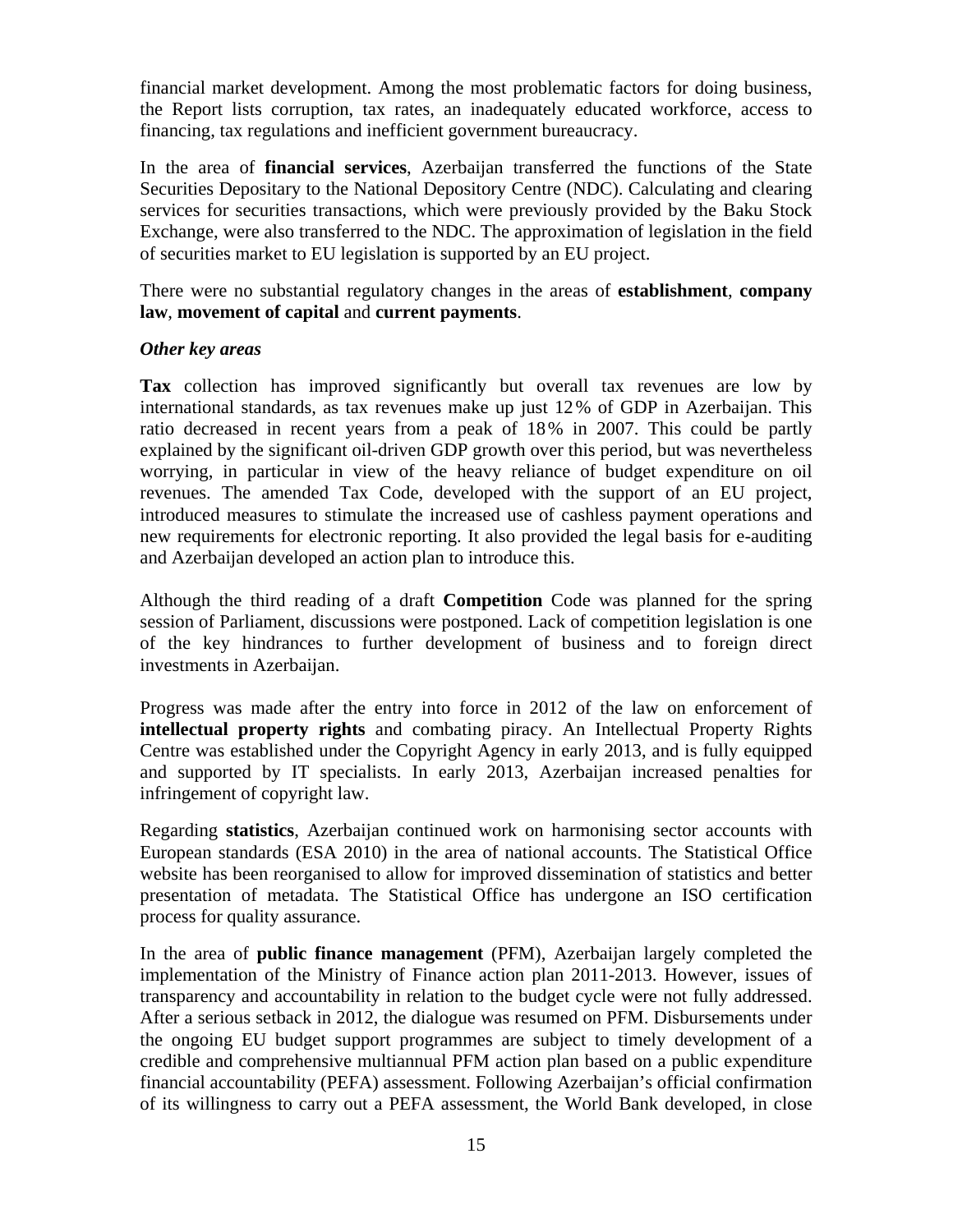cooperation with the EU Delegation and the Swiss Cooperation Office, a PEFA concept note, which needs the government's approval. The assessment was scheduled to start in March 2014, and is expected to be published in the course of 2014. It will provide the basis for a future comprehensive, clear, time-bound and results-oriented multiannual PFM action plan. There were no publically available detailed **audit** reports of the Chamber of Accounts throughout the reporting period. As part of the Fourth EUROSAI/ARABOSAI Conference on Supreme Audit Institutions, Baku issued a statement supporting the UN General Assembly Resolution on promoting the efficiency, accountability, effectiveness and transparency of public administration by strengthening Supreme Audit Institutions.4

The implementation of the Small Business Act for Europe assessment recommendations (published in October 2012) will be reviewed in a second round covering the period 2012-2015. The main weaknesses in development of local **entrepreneurship** include limited new product lines, lack of innovative research and difficulty in long-term access to financial resources. The private sector is increasingly interested in development and recruitment of new staff, and opening regional branches in Azerbaijan and its neighbours. In September, the first European-Azerbaijani Investment Conference successfully took place in Baku, bringing together over 220 mainly SME representatives from more than 12 countries. The Conference was organised in the framework of the EU-sponsored East Invest programme. In August, the European Investment Bank and Azerbaijan concluded the Framework Agreement under which the Bank may start financing projects in the country.

There were no substantial regulatory changes in the area of **public procurement**.

# **5. COOPERATION ON JUSTICE, FREEDOM AND SECURITY**

Azerbaijan participated in the EaP flagship initiative on the 2011-2013 **Integrated Border Management** Flagship Initiative Training project and actively engaged with two EU-funded assessment missions in January and March, to prepare for a joint Azerbaijan-Georgia Green Border project. On border security, the State Border Service installed new portal monitors during its upgrade at the Ganja international airport. In April, **Frontex** and Azerbaijan's State Border Service signed a Working Arrangement to enable joint activities on information exchange and risk analyses, training and R&D in border management and border control. The first meeting of the Azerbaijani-Russian Commission on demarcation of the state border was held in Moscow in February and the demarcation process began. An agreement on construction of a bridge over the Samur River was reached during the Russian President's visit to Baku in August. Delineation of the state border with Georgia remains to be completed (with a 280 kilometre-long section of the 480 kilometre-long border already agreed).

EU-Azerbaijan negotiations on **Visa Facilitation and Readmission Agreements** were concluded in March and the two agreements were initialled in July. The Visa Facilitation Agreement was signed at the Vilnius EaP Summit in November. The EU-Azerbaijan Mobility Partnership was signed on 5 December.

 $\overline{a}$ 

 $4$  Resolution A/66/209 of 22 December 2011.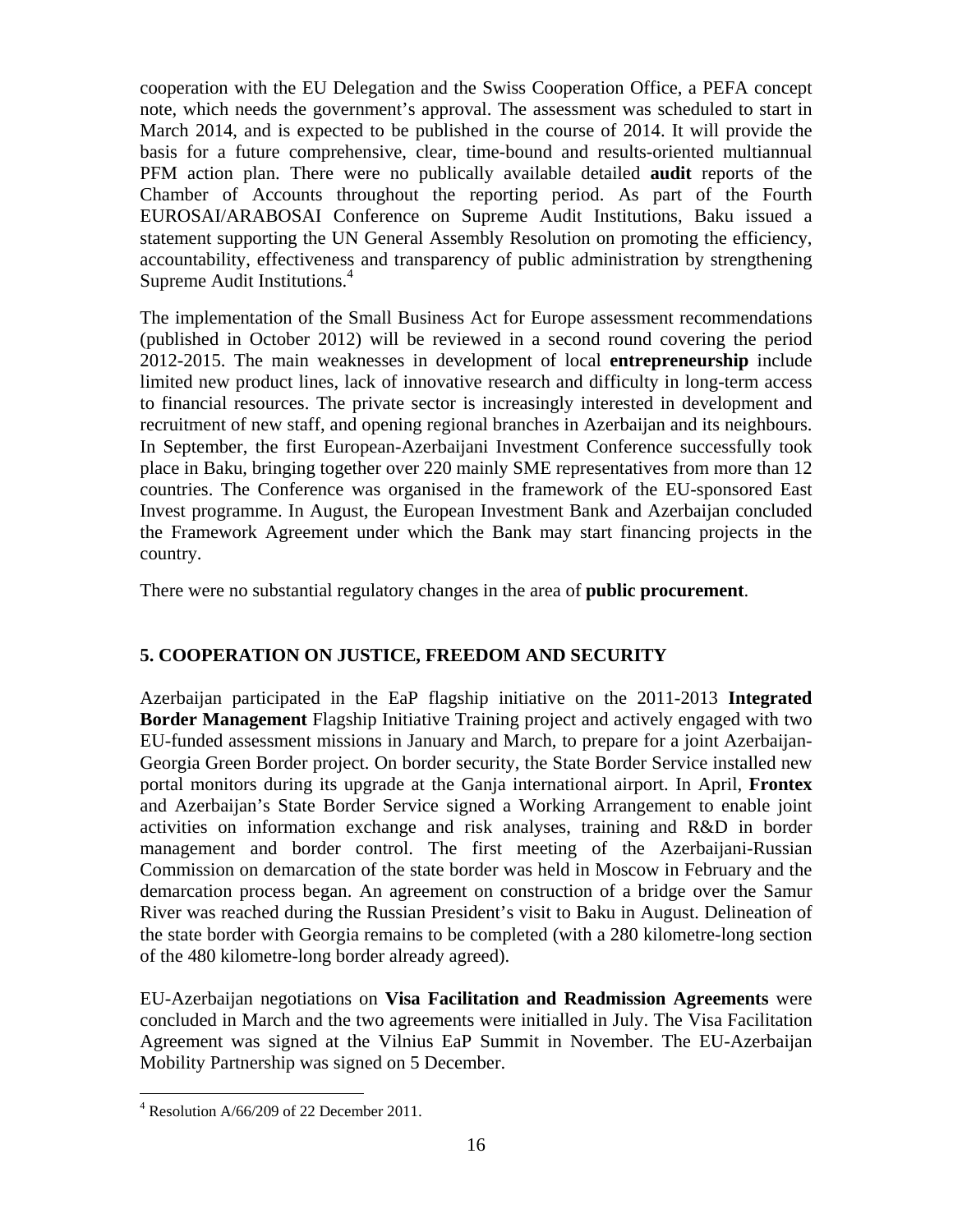The new **Migration Code** came into force on 1 August. It takes into consideration international practice and EU legislation. Parliament adopted the text through a fast-track procedure, without consultation of the wider stakeholder community. In March, Parliament adopted amendments to the law on registration of foreigners, stateless persons and foreigners staying in Azerbaijan for more than 30 days, as well as amendments to the law on registration of residence. Property owners, managers of hotels and other similar facilities must now submit a copy of foreigners' passports within three working days to the relevant executive authorities. In May, Azerbaijan became a participant in the **Asylum** Systems Quality Initiative in Eastern Europe and South Caucasus, aimed at improving asylum procedures and refugee protection. The number of Azerbaijani nationals applying for asylum in the European countries decreased in the last year from 2299 to 2 015, as reported by UNHCR.

Azerbaijan law enforcement authorities continued cooperation with international organisations in order to build its intelligence capacity to combat criminal activities up to international standards. In this context, a pilot project was launched in Azerbaijan, as part of a new EU initiative on preventing **organised crime** at EU borders. This initiative also includes Moldova, Turkey, and Bosnia and Herzegovina.

The Financial Monitoring Service continued to work jointly with Moneyval in order to address the full range of **anti-money laundering** and counter-terrorism financing issues identified in its Mutual Evaluation Report.

Azerbaijan continued efforts to combat **human trafficking** and continued to implement the 2009-2013 action plan on human trafficking. However, no substantive improvement in prosecution of cases and convictions was seen and Azerbaijan remains a source, transit, and destination country for trafficking in human beings for forced labour and sexual exploitation.

Azerbaijan continued to strengthen its **counterterrorism** efforts and had some success in reducing the presence of terrorist facilitators and preventing their activities. In March, an international conference on strengthening cooperation in the fight against terrorism took place in Baku, with wide international attendance. The government completed the modernisation of its Central Reference Laboratory, a bio-safety facility designed to conduct research on potential bioterrorism threats. As part of the Weapons of Mass Destruction Proliferation Prevention Programme, the government deployed seven radar stations along the Caspian coast to conduct maritime surveillance and detect smuggling. In 2013, Azerbaijan continued to participate in working group meetings of Caspian Sea littoral states which aim to coordinate efforts to fight terrorism, smuggling, drug trafficking and organised crime on the Caspian.

Azerbaijan adopted a new Programme on tackling **drugs** 2013-2018 and expressed interest in establishing a national drug monitoring scheme. Azerbaijan expresed interest to cooperate with the European Monitoring Centre for Drugs and Drug Addiction (EMCDDA) and appointed a national correspondent to the EMCDDA.

As regards **data protection**, the Council of Europe's Additional Protocol to the Convention for the Protection of Individuals with regard to Automatic Processing of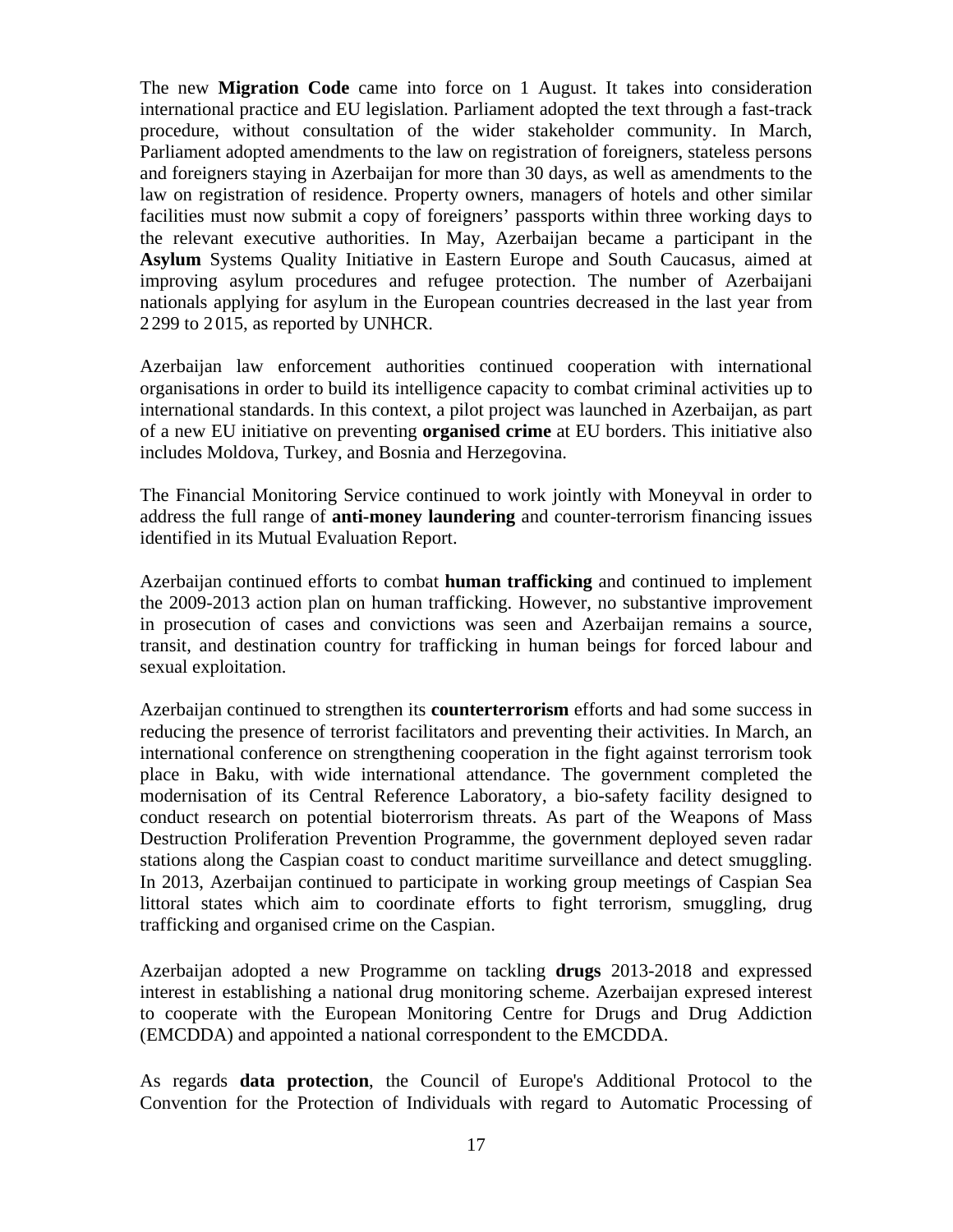Personal Data regarding supervisory authorities and transborder data flows remains unsigned. An independent data protection authority has not yet been established.

As regards **judicial cooperation** in civil matters, a number of conventions of the Hague Conference on Private International Law in the field of international legal cooperation and litigation, as well as the protection of children, remain unratified. Azerbaijan applied in 2013 to become Member of the Hague Conference on Private International Law. As regards **judicial cooperation** in criminal matters, the Second Protocol to the Council of Europe Convention on Mutual Legal Assistance in Criminal Matters remains unratified. The Third Additional Protocol to the 1957 European Convention on Extraditionand was ratified in January 2014.

### **6. TRANSPORT, ENERGY, ENVIRONMENT, THE INFORMATION SOCIETY, RESEARCH AND DEVELOPMENT**

The first round of EU-Azerbaijan talks on the Common **Aviation** Area Agreement took place in January with participation by the State Aviation Administration and other Ministries. However, later in the year Azerbaijani authorities indicated that the country was not yet ready to join the European Common Aviation Area due to the specific situation of the state owned national carrier AZAL. No follow-up talks have been scheduled to date.

In September, a **Maritime Security Strategy** for Azerbaijan was approved by the President. As part of the EU twinning programme launched in 2012, EU experts supported the State Maritime Administration in their work towards meeting 28 EU Directives on maritime safety.

Azerbaijan Railways announced that the **Baku-Tbilisi-Kars (BTK) railway** would become operational in late 2014, despite frequent reports of possible delays. The BTK railway transport corridor project included construction of the new Kars-Akhalkalaki branch with a length of 98 km, of which 68 km would stretch through Turkey and 30 km through Georgia. Construction of the International Sea Port in Alyat was under way, and the first part of the construction is to be completed by 2015.

There were many notable events in Azerbaijan's **energy** sector during 2013. The Intergovernmental Agreement between Turkey and Azerbaijan on the Trans-Anatolian pipeline was ratified by Turkey in January (with Azerbaijan having ratified it the previous year). In June, the Shah Deniz II (SD II) shareholders' consortium selected the Trans-Adriatic Pipeline as the European supply route for SD II gas. In September, longterm gas sales agreements were signed with nine European companies to supply 10 bcm/year of SD II gas to Italy, Greece and Bulgaria. The signature of these agreements marked an important step towards the Final Investment Decision, which was concluded in December at a ceremony attended by Commissioner Oettinger and several heads of state and government.

Azerbaijan participated in negotiations with Turkmenistan and the EU on the construction of the Trans-Caspian Pipeline. Azerbaijan actively supported the conduct of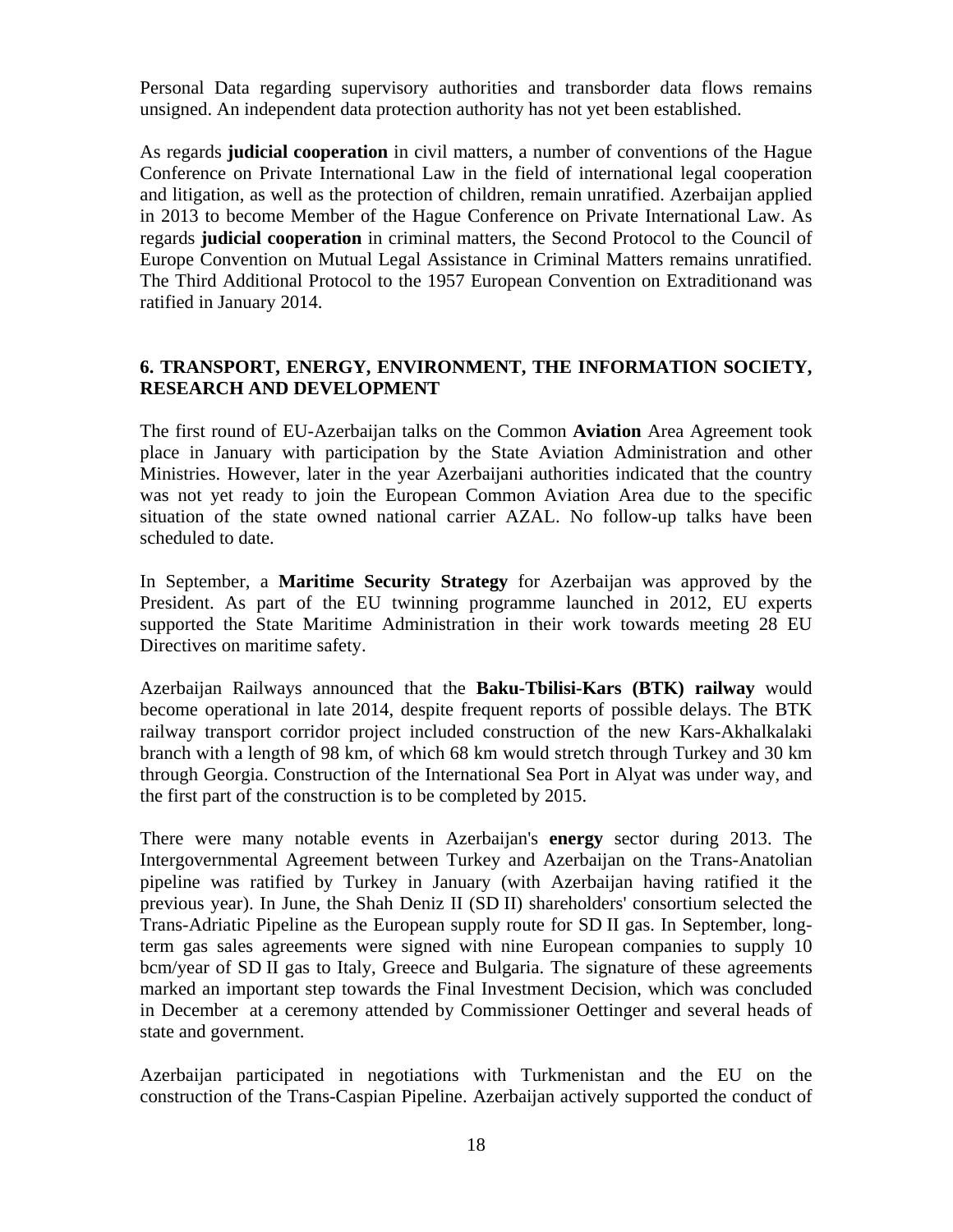an Environmental Scoping Study on the Trans-Caspian Pipeline and in December hosted the second meeting of the Study's Steering Group Committee.

A third meeting under the EU-Azerbaijan Memorandum of Understanding (MoU) in the field of energy took place in Baku in February. The European Commission submitted an action plan to continue implementation of the MoU for endorsement by the Ministry of Industry and Energy. The planned areas of cooperation are greater legal consistency, oil and gas, electricity, renewable energy sources and energy efficiency.

In February, the State Agency for Alternative & Renewable Energy Sources (RES) was re-established as an entity independent of the Ministry of Industry and Energy. Concurrently, the Azalternativenerji company was created under the Agency's responsibility to design, produce, build, operate, and provide infrastructure for the development of alternative and renewable energy sources. The Agency organised a roundtable in November devoted to the first renewable power generation at Gobustan Hybrid Power Station, and confirmed plans to adopt a RES strategy to align Azerbaijan's RES and energy efficiency targets with the those of the EU.

In April, the Ministry of Industry and Energy confirmed that work was continuing on draft laws on gas and electricity, prepared as part of the twinning project. However, the draft laws would still require agreements of the Ministry of Justice, the Ministry of Economic Development, Bakielektrikshebeke JSC and SOFAZ.

An EU-funded twinning project in the field of radiation safety began in January.

Following a break of almost four years after the companies concerned reached agreement, Tengizchevroil resumed oil deliveries to the world markets via the Baku-Tbilisi-Ceyhan pipeline. Up to four million tonnes a year of Kazakh oil is expected to be pumped via the pipeline, in addition to the ongoing shipments of Turkmen oil (of which three million tonnes were transported in 2012).

In September, President Aliyev opened a new shipyard near Baku that is designed to serve the needs of both the Azerbaijani energy and maritime transport sectors.

New EU-funded **climate change** regional projects to assist Azerbaijan were launched in 2013, including Clima East and Climate Forum East.

In the area of **civil protection**, Azerbaijan was intensively involved in the regional flagship Programme for Prevention of, Preparedness for, and Response to natural and man-made disasters (PPRD East). Through the programme the country became better acquainted with the EU Civil Protection Mechanism and improved its connection with the Emergency Response Coordination Centre of the European Commission.

The Ministry of **Environment** made clean and drinkable water a priority in the country. A national target was set to reach good status in 50% of their waters by 2015. Azerbaijan is also concerned by land degradation, and developed reforestation actions along highways. Capacity-building to strengthen environmental governance in the country is provided by technical assistance through the twinning instrument and through EU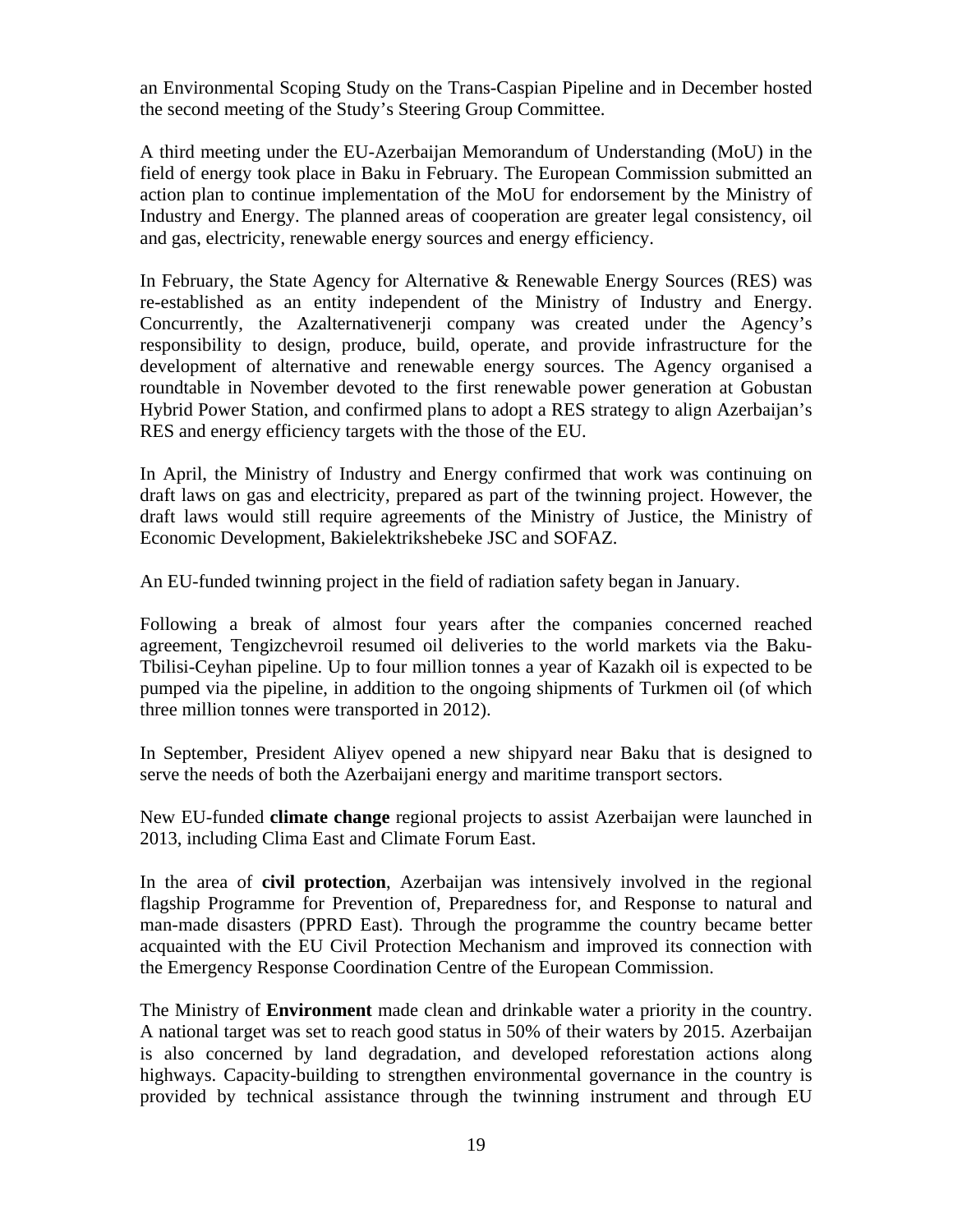regional programmes and initiatives which cover adaptation to climate change, transboundary river management, water, environment information systems, forest law enforcement and air quality.

On **information society**, Azerbaijan declared 2013 the Year of ICT, aiming to further develop its ICT market and e-government services. An Information Technologies University was established in early 2013 and the first student admission was held for the 2013-2014 academic year. In February, Azerbaijan launched its first telecoms satellite 'Azerspace-1/Africasat-1a' aiming to provide voice, data, Internet, TV and radio broadcasting services covering eastern Europe, the Caucasus, central Asia and north Africa. In April, a Regulation on the State Foundation for Development of Information Technologies (SFDIT) was approved. SFDIT aims amongst others to provide support to entrepreneurship in the area of ICT, including through the development of a High Technologies Park. A new internet portal (www.e-gov.az) was created for providing eservices to the public, with more than 40 public entities currently connected and 187 types of services offered. In September, the UN General Assembly passed a resolution supporting Azerbaijan's initiative for the establishment of a Eurasian Connectivity Alliance with the International Telecommunication Union (ITU) as a way to improve the development of regional telecommunications transit routes in the Trans-Eurasian region. The implementation of the Trans-Eurasian Information Super Highway (TASIM) project continued

Regarding **audio-visual policy**, no progress was made as regards signature and ratification of relevant Council of Europe instruments.

On **research and innovation,** Azerbaijan increased its participation in the Seventh Framework Programme (FP7) to 25 projects, with a total EU contribution of EUR 1.66 million. A new FP7 project (R2I — Research to Innovation) involving the Cleaner Production and Energy Efficiency Centre was selected for EU funding of around EUR 1 million. It aims to foster research-industry partnerships in the field of energyefficiency, supporting Azerbaijani innovation capacity and facilitate the commercial use of research results. A new FP7 regional project, the INCONET EaP, involving the National Academy of Sciences was launched in September for a three-year period to prepare for the transition to Horizon 2020 and promote the opportunities for cooperation of this new programme.

Azerbaijan indicated also its willingness to boost the country's participation in the upcoming Horizon 2020 programme through the establishment of a network of National Contact Points and the organisation of a Horizon 2020 launch event in Baku in early 2014.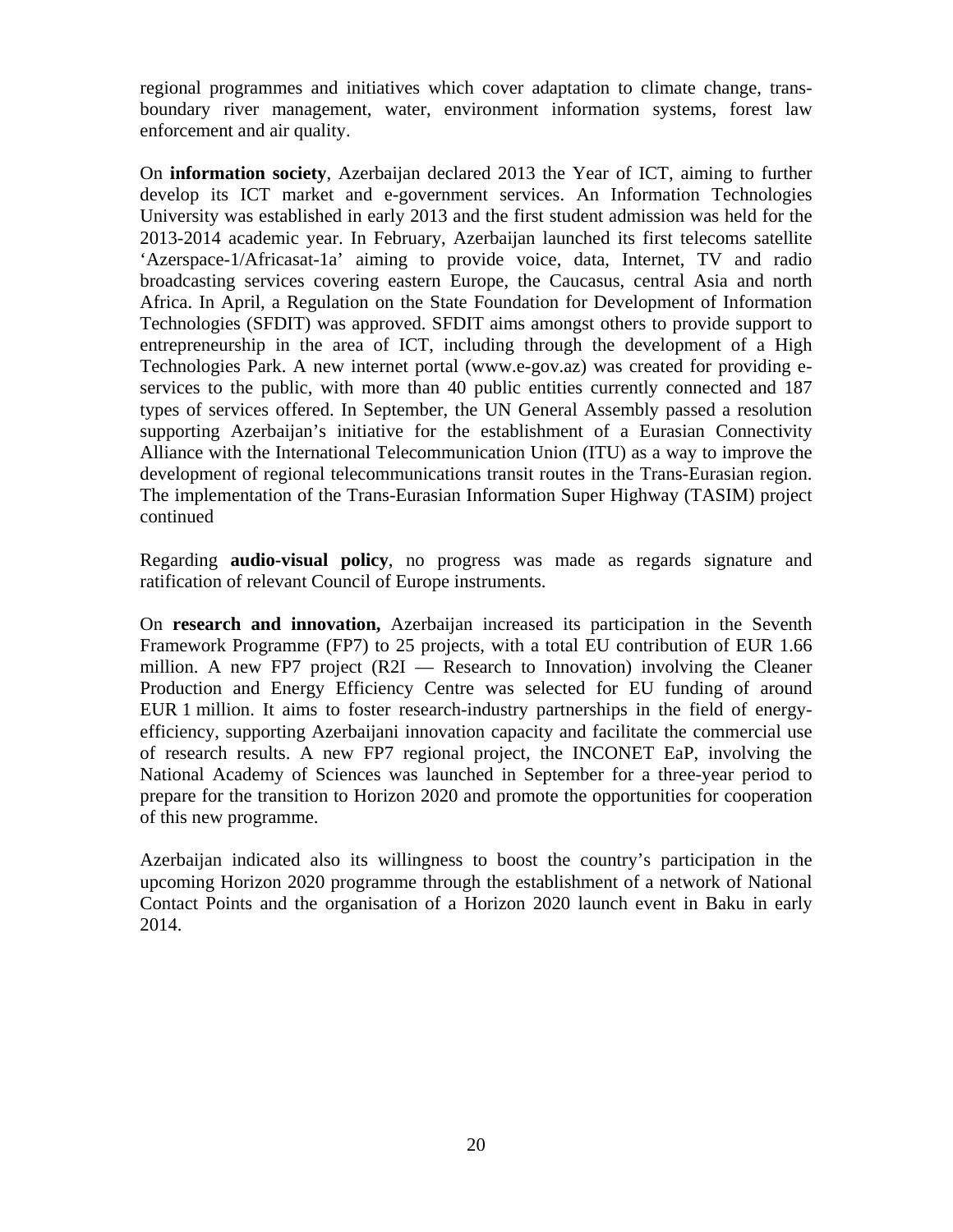### **7. PEOPLE-TO-PEOPLE CONTACTS, EDUCATION AND HEALTH**

Azerbaijan continued to focus on improving its **education** system, and education reforms were identified as one of the three priority areas of the 2014-2017 European Neighbourhood Instrument for bilateral cooperation with Azerbaijan. A new Education Minister was appointed in April, who started by introducing structural changes in the Ministry to ensure efficiency and improve management. Departments for licensing and quality control, internal control, and student exchanges and educational development programmes were established.

A state strategy for the development of education was adopted in October with the aim of improving the quality of education, *inter alia* by introducing new teaching methods and new approaches to assessment, and giving a stronger focus to the needs of the private sector. As of 1 September, the monthly standard salaries for employees of educational institutions and scholarships for students in specialised secondary schools and higher educational institutions increased by 10%. Measures were also taken to improve the quality of school textbooks. The strategy should also increase participation rates for early childhood education, which remains low outside the bigger cities, as well as for vocational education and training **(**which only benefits 11% of young people). The Ministry of Education established a centre for career planning for students who received education as part of the State Programme on Azerbaijan Youth Education Abroad, in an effort to link education to the labour market. Since 2007, 2612 students from Azerbaijan have gone abroad for education, of which 787 students in the 2013-2014 academic year.

No substantial modifications in the Azerbaijani **higher education** system took place, as the Minister was appointed in April 2013 and staff are still being appointed. Azerbaijan is currently involved in 30 **Tempus** projects. 13 projects, out of which three projects coordinated by Azerbaijani universities, were selected under the last project call. There is strong Azerbaijani participation in multi-country projects, mainly involving Georgia and Ukraine. In 2013, students and staff from Azerbaijan benefited from 157 scholarships to study at a European higher education institution, under nine new **Erasmus Mundus** partnerships. In addition, eight Masters students were awarded scholarships to take part in Erasmus Mundus joint masters courses of excellence. These included seven additional scholarships awarded under a special window for EaP countries. Since 2007, three institutions and one individual researcher benefited from Marie Curie Actions supporting researchers' training, mobility and career development.

In March, Azerbaijan officially joined the '**eTwinning** plus' project for schools supporting collaboration through the use of ICT. 29 schools and 90 teachers from Azerbaijan are registered, and 18 schools are involved in projects so far.

Azerbaijani **youth** and youth organisations continued to participate in the **Youth in Action** programme. For 2013, additional funds were again provided to boost cooperation and exchanges among youth, youth workers and youth organisations in the form of an 'Eastern Partnership Youth Window'. 222 projects were selected in 2013 involving 718 young citizens of Azerbaijan.